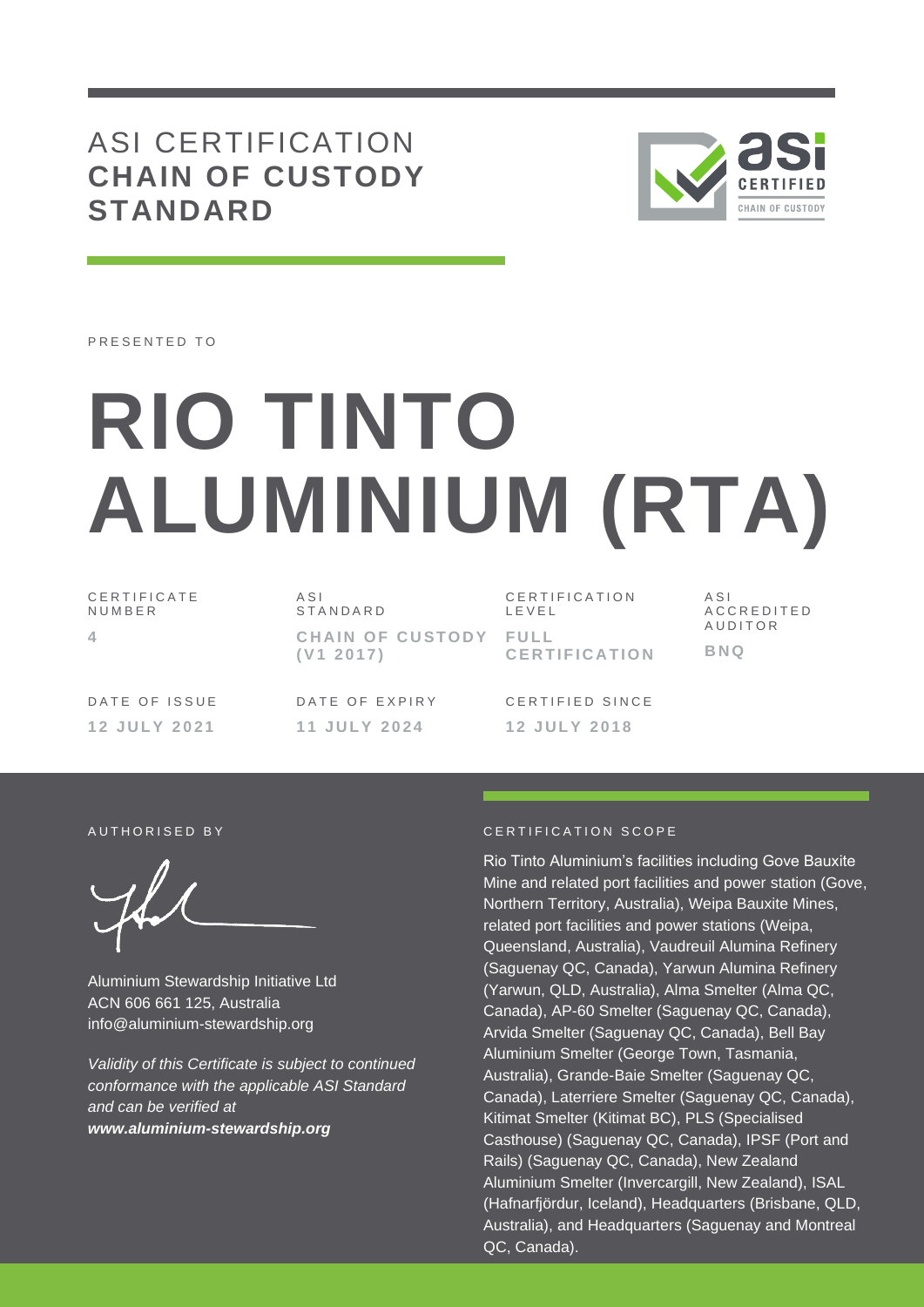# SUMMARY AUDIT REPORT **CHAIN OF CUSTODY STANDARD**

### **OVERVIEW**

| MEMBER NAME                | Rio Tinto Aluminium Division                                                                                                                                                                                                                                                                                                                                                                                                                                                                                                                                                                                                                                                                                                                                                                                                                                                                                                                                                   |  |  |  |  |
|----------------------------|--------------------------------------------------------------------------------------------------------------------------------------------------------------------------------------------------------------------------------------------------------------------------------------------------------------------------------------------------------------------------------------------------------------------------------------------------------------------------------------------------------------------------------------------------------------------------------------------------------------------------------------------------------------------------------------------------------------------------------------------------------------------------------------------------------------------------------------------------------------------------------------------------------------------------------------------------------------------------------|--|--|--|--|
| ENTITY NAME                | Rio Tinto Aluminium (RTA)                                                                                                                                                                                                                                                                                                                                                                                                                                                                                                                                                                                                                                                                                                                                                                                                                                                                                                                                                      |  |  |  |  |
| CERTIFICATION<br>SCOPE     | Rio Tinto Aluminium's facilities including Gove Bauxite Mine and related port<br>facilities and power station (Gove, Northern Territory, Australia), Weipa Bauxite<br>Mines, related port facilities and power stations (Weipa, Queensland, Australia),<br>Vaudreuil Alumina Refinery (Saguenay QC, Canada), Yarwun Alumina Refinery<br>(Yarwun, QLD, Australia), Alma Smelter (Alma QC, Canada), AP-60 Smelter<br>(Saguenay QC, Canada), Arvida Smelter (Saguenay QC, Canada), Bell Bay<br>Aluminium Smelter (George Town, Tasmania, Australia), Grande-Baie Smelter<br>(Saguenay QC, Canada), Laterriere Smelter (Saguenay QC, Canada), Kitimat<br>Smelter (Kitimat BC), PLS (Specialised Casthouse) (Saguenay QC, Canada),<br>IPSF (Port and Rails) (Saguenay QC, Canada), New Zealand Aluminium<br>Smelter (Invercargill, New Zealand), ISAL (Hafnarfjördur, Iceland),<br>Headquarters (Brisbane, QLD, Australia), and Headquarters (Saguenay and<br>Montreal QC, Canada). |  |  |  |  |
| SUPPLY CHAIN<br>ACTIVITIES | <b>Bauxite Mining</b><br>0<br>Alumina Refining<br>$\bullet$<br><b>Aluminium Smelting</b><br>$\bullet$<br>Aluminium Re-melting/Refining<br>$\bullet$<br>Casthouses<br>٠                                                                                                                                                                                                                                                                                                                                                                                                                                                                                                                                                                                                                                                                                                                                                                                                         |  |  |  |  |
| ASI STANDARD               | Chain of Custody Standard V1<br>0                                                                                                                                                                                                                                                                                                                                                                                                                                                                                                                                                                                                                                                                                                                                                                                                                                                                                                                                              |  |  |  |  |
| AUDIT TYPE                 | Certification Audit (13 February - 29 April 2018)<br>$\bullet$<br>First Scope Change Audit (4 - 12 July 2019)<br>$\bullet$<br>Second Scope Change Audit (18 September - 28 October 2019)<br>۰<br>Surveillance Audit (18 September 2019 - 26 February 2020)<br>Re-Certification and Third Scope Change Audit (1 February - 16 June 2021)<br>0                                                                                                                                                                                                                                                                                                                                                                                                                                                                                                                                                                                                                                   |  |  |  |  |
| AUDIT FIRM                 | <b>BNQ</b>                                                                                                                                                                                                                                                                                                                                                                                                                                                                                                                                                                                                                                                                                                                                                                                                                                                                                                                                                                     |  |  |  |  |
| AUDIT DATE                 | 13 February - 29 April 2018 (Certification Audit)<br>4 - 12 July 2019 (First Scope Change Audit)<br>18 September - 28 October 2019 (Second Scope Change Audit)<br>18 September 2019 - 26 February 2020 (Surveillance Audit)<br>$\bullet$<br>1 February - 16 June 2021 (Re-Certification and Third Scope Change Audit)<br>$\bullet$                                                                                                                                                                                                                                                                                                                                                                                                                                                                                                                                                                                                                                             |  |  |  |  |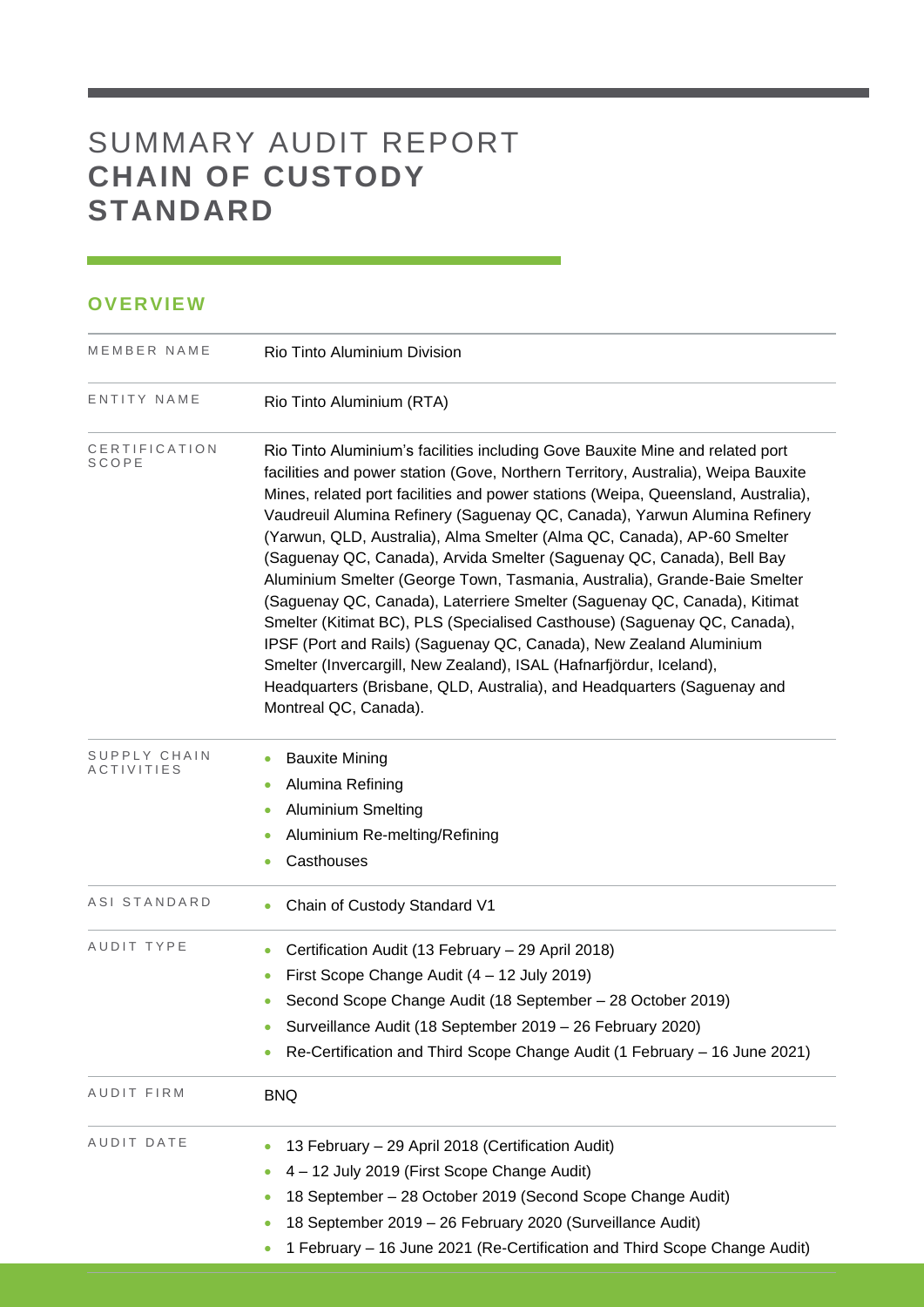| AUDIT REPORT | 15 June 2018 (Certification Audit)<br>$\bullet$                                                                              |  |  |  |  |
|--------------|------------------------------------------------------------------------------------------------------------------------------|--|--|--|--|
| SUBMISSION   | 10 September 2019 (First Scope Change Audit)<br>$\bullet$                                                                    |  |  |  |  |
|              | 22 November 2019 (Second Scope Change Audit)                                                                                 |  |  |  |  |
|              | 13 August 2020 (Surveillance Audit)                                                                                          |  |  |  |  |
|              | 24 June 2021 (Re-Certification and Third Scope Change Audit)                                                                 |  |  |  |  |
| AUDIT SCOPE  | Initial Certification Audit (13 February - 29 April 2018)                                                                    |  |  |  |  |
|              | Gove Bauxite Mine including its port facilities and power station (Gove<br>Northern Territory, Australia)                    |  |  |  |  |
|              | Vaudreuil Alumina Refinery (Saguenay QC, Canada)<br>$\bullet$                                                                |  |  |  |  |
|              | Alma Smelter (Alma QC, Canada)<br>$\bullet$                                                                                  |  |  |  |  |
|              | AP-60 Smelter (Saguenay QC, Canada)<br>$\bullet$                                                                             |  |  |  |  |
|              | Grande-Baie Smelter (Saguenay QC, Canada)<br>۰                                                                               |  |  |  |  |
|              | Laterriere Smelter (Saguenay QC, Canada)                                                                                     |  |  |  |  |
|              | PLS Specialised Casthouse (Saguenay QC, Canada)<br>۰                                                                         |  |  |  |  |
|              | IPSF (Port and Rails) (Saguenay QC, Canada)                                                                                  |  |  |  |  |
|              | Headquarters (Saguenay and Montreal QC, Canada)<br>$\bullet$                                                                 |  |  |  |  |
|              | All relevant supply chain activities, and criteria in the Chain of Custody Standard<br>were included in the audit scope.     |  |  |  |  |
|              | <u>First Scope Change Audit (4 – 12 July 2019)</u>                                                                           |  |  |  |  |
|              | Kitimat Smelter (Kitimat BC, Canada)                                                                                         |  |  |  |  |
|              | All relevant supply chain activities, and criteria in the ASI Chain of Custody<br>Standard were included in the audit scope. |  |  |  |  |
|              | Second Scope Change Audit (18 September - 28 October 2019)                                                                   |  |  |  |  |
|              | Weipa Bauxite Mines, related port facilities and power stations (Weipa,<br>Queensland, Australia)                            |  |  |  |  |
|              | Yarwun Alumina Refinery (Yarwun, QLD, Australia)                                                                             |  |  |  |  |
|              | Bell Bay Aluminium Smelter (George Town, Tasmania, Australia)<br>٠                                                           |  |  |  |  |
|              | New Zealand Aluminium Smelter (Invercargill, New Zealand)<br>$\bullet$                                                       |  |  |  |  |
|              | Headquarters (Brisbane, QLD, Australia)                                                                                      |  |  |  |  |
|              | All relevant supply chain activities, and criteria in the ASI Chain of Custody<br>Standard were included in the audit scope. |  |  |  |  |
|              | Surveillance Audit (18 September 2019 - 26 February 2020)                                                                    |  |  |  |  |
|              | Gove Bauxite Mine including its port facilities and power station (Gove<br>۰<br>Northern Territory, Australia)               |  |  |  |  |
|              | Vaudreuil Alumina Refinery (Saguenay QC, Canada)<br>$\bullet$                                                                |  |  |  |  |
|              | AP-60 Smelter (Saguenay QC, Canada)<br>$\bullet$                                                                             |  |  |  |  |
|              | Arvida Smelter (Saguenay QC, Canada)<br>$\bullet$                                                                            |  |  |  |  |
|              | IPSF (Port and Rails) (Saguenay QC, Canada)<br>$\bullet$                                                                     |  |  |  |  |
|              | Headquarters (Brisbane, QLD, Australia)<br>$\bullet$                                                                         |  |  |  |  |
|              | Headquarters (Saguenay and Montreal QC, Canada)<br>۰                                                                         |  |  |  |  |
|              | All relevant supply chain activities, and criteria in the ASI Chain of Custody<br>Standard were included in the audit scope. |  |  |  |  |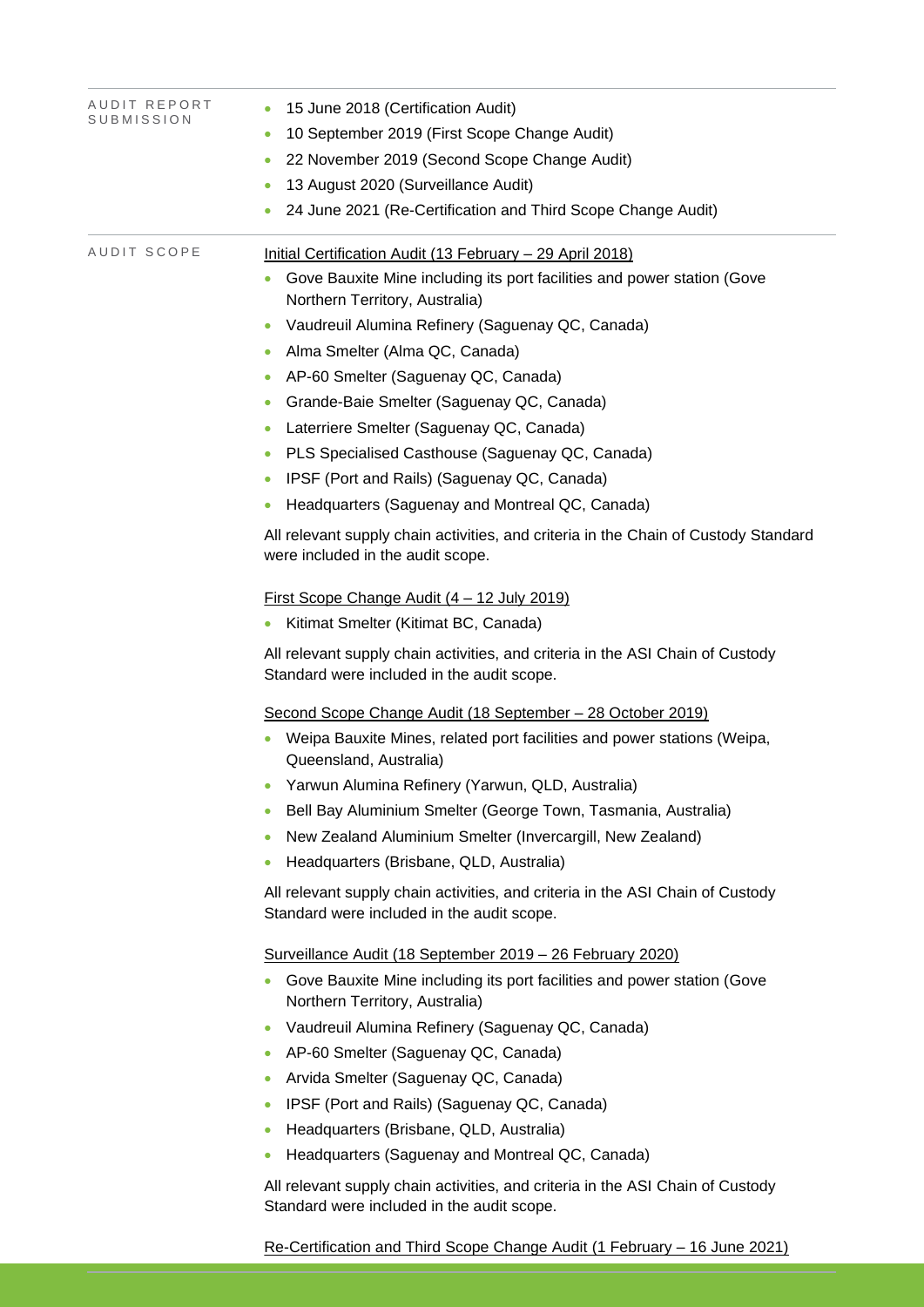The audit scope covers facilities that produce primary aluminium across operations in Australia (Bauxite Mines, Refinery, Smelters and Casthouse), New Zealand (Smelter and Casthouse), Iceland (Smelter and Casthouse) and Canada (Refinery, Smelters and Casthouses), including:

- Gove Bauxite Mine including its port facilities and power station (Gove Northern Territory, Australia)
- Weipa Bauxite Mines, related port facilities and power stations (Weipa, Queensland, Australia)
- Vaudreuil Alumina Refinery (Saguenay QC, Canada)
- Yarwun Alumina Refinery (Yarwun, QLD, Australia)
- Alma Smelter (Alma QC, Canada)
- AP-60 Smelter (Saguenay QC, Canada)
- Arvida Smelter (Saguenay QC, Canada)
- Bell Bay Aluminium Smelter (George Town, Tasmania, Australia)
- Grande-Baie Smelter (Saguenay QC, Canada)
- Laterriere Smelter (Saguenay QC, Canada)
- Kitimat Smelter (Kitimat BC, Canada)
- PLS Specialised Casthouse (Saguenay QC, Canada)
- IPSF (Port and Rails) (Saguenay QC, Canada)
- New Zealand Aluminium Smelter (Invercargill, New Zealand)
- ISAL (Hafnarfjördur, Iceland)
- Headquarters (Brisbane, QLD, Australia)
- Headquarters (Saguenay and Montreal QC, Canada)

Supply chain activities included in the audit scope:

- **Bauxite Mining**
- Alumina Refining
- Aluminium Smelting
- Aluminium Re-melting/Refining
- Casthouses

All relevant supply chain activities, and criteria in the ASI Chain of Custody Standard were included in the audit scope.

At the time of the audit (February – June 2021), access to the site was not possible, due to COVID-19 related travel restrictions. The Audit has been undertaken as a 'desktop' exercise, in accordance with ASI Interim Policy regarding Audits, Audit-related Travel and Coronavirus (v4), and included a remote review of relevant documentation.

| AUDIT<br>OUTCOME     | Certification                                                                                                                                                                                 |
|----------------------|-----------------------------------------------------------------------------------------------------------------------------------------------------------------------------------------------|
| AUDIT<br>METHODOLOGY | The Auditors confirm that:                                                                                                                                                                    |
| <b>DECLARATION</b>   | $\blacksquare$ The information provided by the Entity is true and accurate to the best<br>knowledge of the Auditor(s) preparing this report.                                                  |
|                      | $\blacksquare$ The findings are based on verified Objective Evidence relevant to the time<br>period for the Audit, traceable and unambiguous.                                                 |
|                      | $\boxdot$ The Audit Scope and audit methodology are sufficient to establish<br>confidence that the findings are indicative of the performance of the Entity's<br>defined Certification Scope. |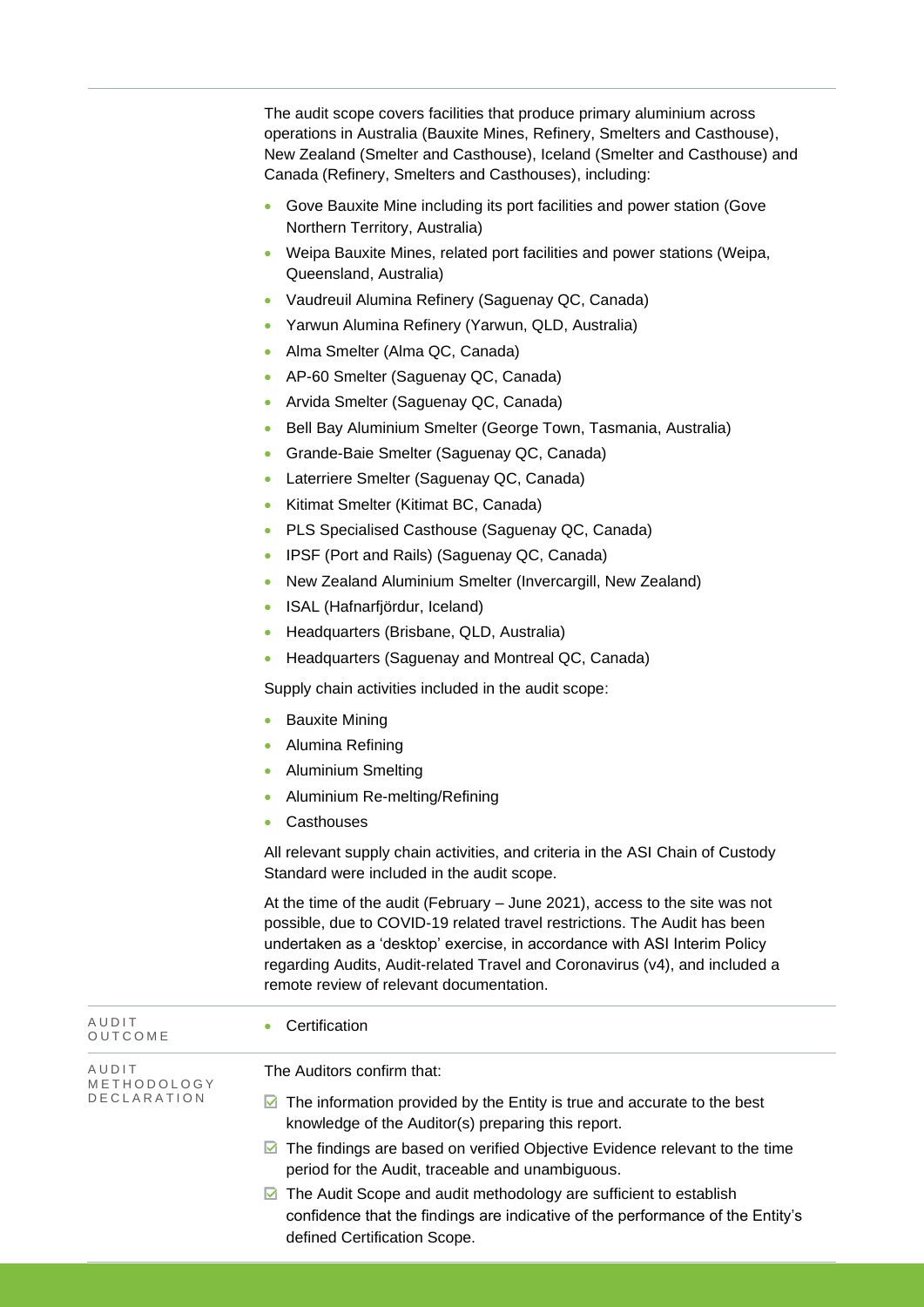|                         | $\triangleright$ The Auditor(s) have acted in a manner deemed ethical, truthful, accurate<br>professional, independent and objective. |
|-------------------------|---------------------------------------------------------------------------------------------------------------------------------------|
| CERTIFICATION<br>PERIOD | 12 July 2021 - 11 July 2024                                                                                                           |
| NEXT AUDIT<br>TYPE      | Surveillance Audit                                                                                                                    |
| NEXT AUDIT<br>DATE      | 11 January 2023                                                                                                                       |
| CERTIFICATION<br>NUMBER | 4                                                                                                                                     |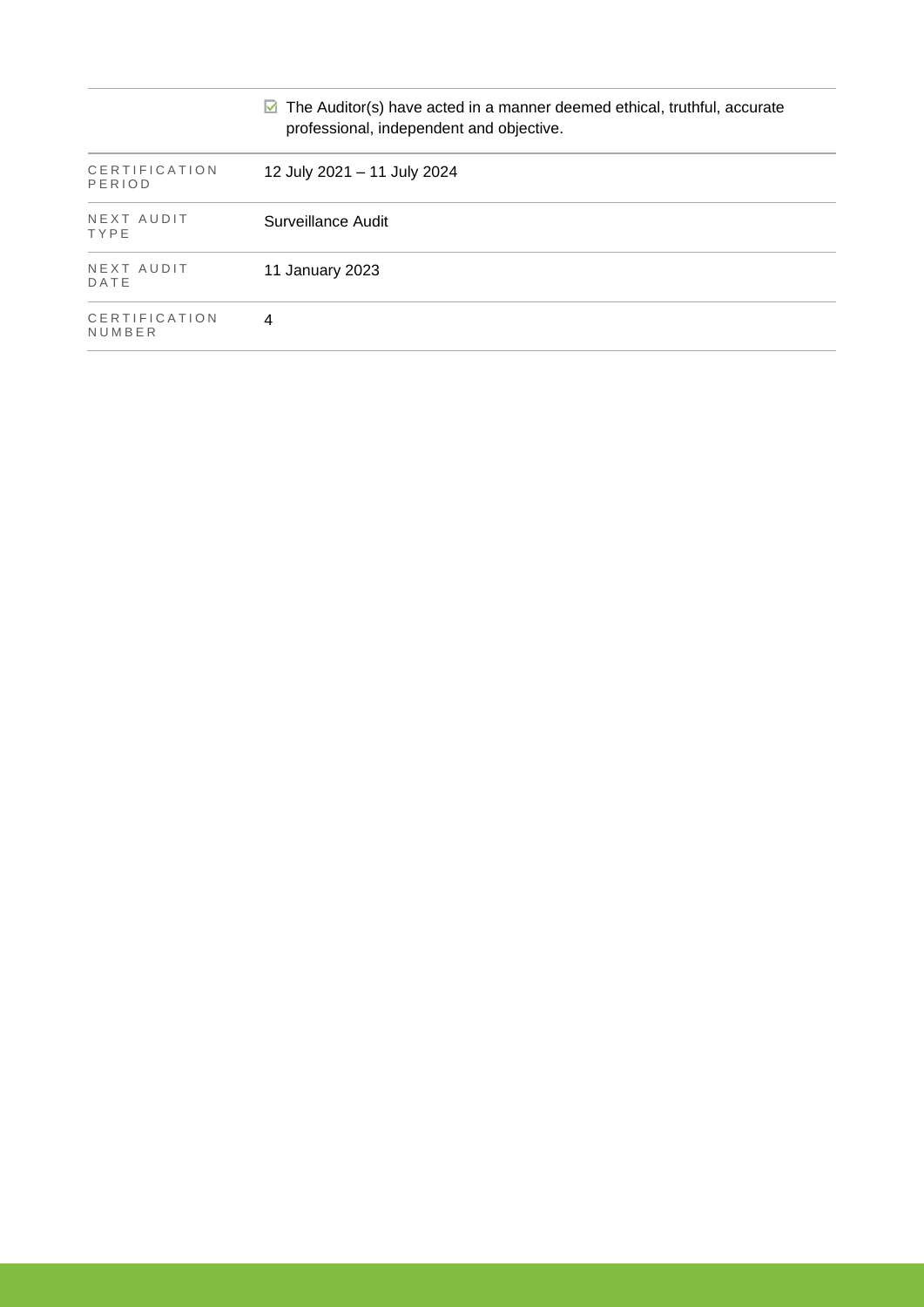## **SUMMARY OF FINDINGS**

| <b>CRITERION</b>                       | <b>RATING</b> | COMMENT                                                                                                                                                                                                                                                                                                                                                                                                                                                                                                                                                                                               |  |  |
|----------------------------------------|---------------|-------------------------------------------------------------------------------------------------------------------------------------------------------------------------------------------------------------------------------------------------------------------------------------------------------------------------------------------------------------------------------------------------------------------------------------------------------------------------------------------------------------------------------------------------------------------------------------------------------|--|--|
| MANAGEMENT SYSTEM AND RESPONSIBILITIES |               |                                                                                                                                                                                                                                                                                                                                                                                                                                                                                                                                                                                                       |  |  |
| 1.1 ASI membership                     | Conformance   | The Entity is an ASI Member and is committed to<br>comply with ASI's membership obligations and the<br>ASI Complaints Mechanism.<br>The evidence provided by the Entity shows that it is<br>an ASI Production and Transformation Member and<br>that it has committed to ASI's membership<br>obligations.<br>Rio Tinto appears in the Production and<br>Transformation Member Class on the ASI website<br>since January 2015 at:<br>https://aluminium-stewardship.org/about-asi/asi-<br>members/rio-tinto/                                                                                             |  |  |
| 1.2 Management system                  | Conformance   | The Entity has a Management System that<br>addresses all applicable requirements of the CoC<br>Standard, in all facilities under its control related to<br>the management of the CoC Material.<br>The evidence provided shows that there is an<br>effective Management System in place. The<br>evidence also shows that Rio Tinto Aluminium (RTA)<br>provides adequate resources to maintain the<br>effectiveness of its Management System.<br>It has procedures in place to support the CoC<br>Management System.<br>As well, the Management System includes a robust<br>Material Accounting System. |  |  |
| 1.3 Management system reviews          | Conformance   | The Entity ensures that the Management System is<br>periodically reviewed and updated. The evidence<br>provided shows that the Management System in<br>place is reviewed annually.<br>The ASI CoC Management System Procedure has<br>been displayed, implemented and upgraded for<br>improvement purposes.<br>The Management System has been updated<br>following each scope extension. The most recent<br>update includes ISAL and consolidates procedures<br>into a single manual.<br>The Entity encourages its staff to provide<br>suggestions for improvements.                                   |  |  |
| 1.4 Management representative          | Conformance   | The Entity has nominated a Management<br>Representative having overall responsibility and<br>authority for the Entity's conformance with all<br>applicable requirements of the ASI Chain of Custody<br>Standard.<br>Based on the evidence provided, the Entity has a<br>designated responsible manager who oversees ASI<br>conformance.                                                                                                                                                                                                                                                               |  |  |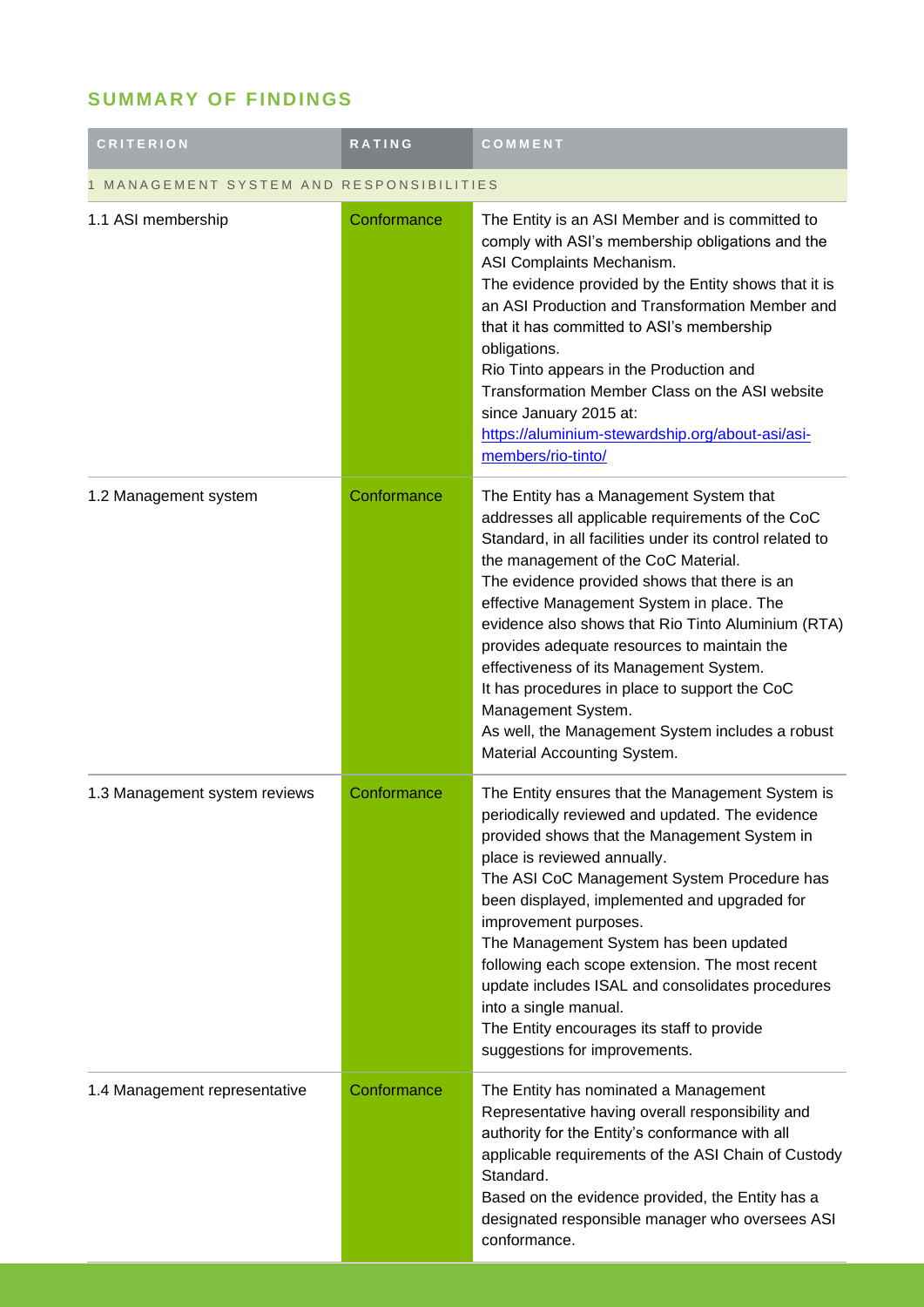| <b>CRITERION</b>                              | RATING         | COMMENT                                                                                                                                                                                                                                                                                                                                                                                                                                                                                                                                                                                                                                                                                                                                                                                                                                                                                                                        |
|-----------------------------------------------|----------------|--------------------------------------------------------------------------------------------------------------------------------------------------------------------------------------------------------------------------------------------------------------------------------------------------------------------------------------------------------------------------------------------------------------------------------------------------------------------------------------------------------------------------------------------------------------------------------------------------------------------------------------------------------------------------------------------------------------------------------------------------------------------------------------------------------------------------------------------------------------------------------------------------------------------------------|
|                                               |                | The Entity's ASI governance mapping has been<br>updated with organisational changes and to include<br>ISAL. This is used for communication of roles and<br>responsibilities to all levels of Rio Tinto Aluminium.                                                                                                                                                                                                                                                                                                                                                                                                                                                                                                                                                                                                                                                                                                              |
| 1.5 Training                                  | Conformance    | The Entity has established and implemented<br>communications and training measures that make<br>relevant personnel aware of and competent in their<br>responsibilities under the ASI Chain of Custody<br>Standard.<br>The Entity has developed and implemented policies,<br>systems, procedures and processes that conform to<br>the communications and training measures<br>requirement.<br>The Entity has implemented processes that allow<br>efficient communications. As well, relevant personnel<br>are competent and adequately aware and trained.<br>The Commercial teams in Atlantic and Pacific<br>participate in sustainability training aligned to their<br>roles. This includes Commercial, Technical<br>Marketing, Sales, Portfolio and Investment personnel<br>who have varied accountabilities under the Chain of<br>Custody Management System. Site based personnel<br>are trained in ASI by the ASI Advisors. |
| 1.6 Record keeping                            | Conformance    | The Entity maintains up-to-date records<br>(Management System) covering all applicable<br>requirements of the ASI Chain of Custody Standard.<br>The Entity has adequate record management<br>practices. Their procedures comply with ASI CoC<br>requirements as well as the 5-year record retainer<br>policy.<br>Documents associated with the Chain of Custody are<br>kept in SharePoint. The production records are kept<br>in Rio Tinto Business Solution (SAP).                                                                                                                                                                                                                                                                                                                                                                                                                                                            |
| 1.7a Reporting to ASI (Inputs and<br>Outputs) | Conformance    | The reports were produced and transmitted. The<br>2018 annual report has been sent by mail (and<br>email) to the ASI Secretariat and the 2019 and 2020<br>annual reports have been documented in elementAl.                                                                                                                                                                                                                                                                                                                                                                                                                                                                                                                                                                                                                                                                                                                    |
| 1.7b Reporting to ASI (Input<br>Percentage)   | Conformance    | The annual reports present Input Percentage for the<br>calendar years.                                                                                                                                                                                                                                                                                                                                                                                                                                                                                                                                                                                                                                                                                                                                                                                                                                                         |
| 1.7c Reporting to ASI (Positive<br>Balance)   | Conformance    | The carried over Maximum Positive Balances were<br>documented in the annual reports.                                                                                                                                                                                                                                                                                                                                                                                                                                                                                                                                                                                                                                                                                                                                                                                                                                           |
| 1.7d Reporting to ASI (Internal<br>Overdraw)  | Conformance    | There is a management process for Internal<br>Overdraw.                                                                                                                                                                                                                                                                                                                                                                                                                                                                                                                                                                                                                                                                                                                                                                                                                                                                        |
| 1.7e Reporting to ASI (Eligible<br>Scrap)     | Not Applicable | Eligible Scrap is not included in this Scope of<br>Certification.                                                                                                                                                                                                                                                                                                                                                                                                                                                                                                                                                                                                                                                                                                                                                                                                                                                              |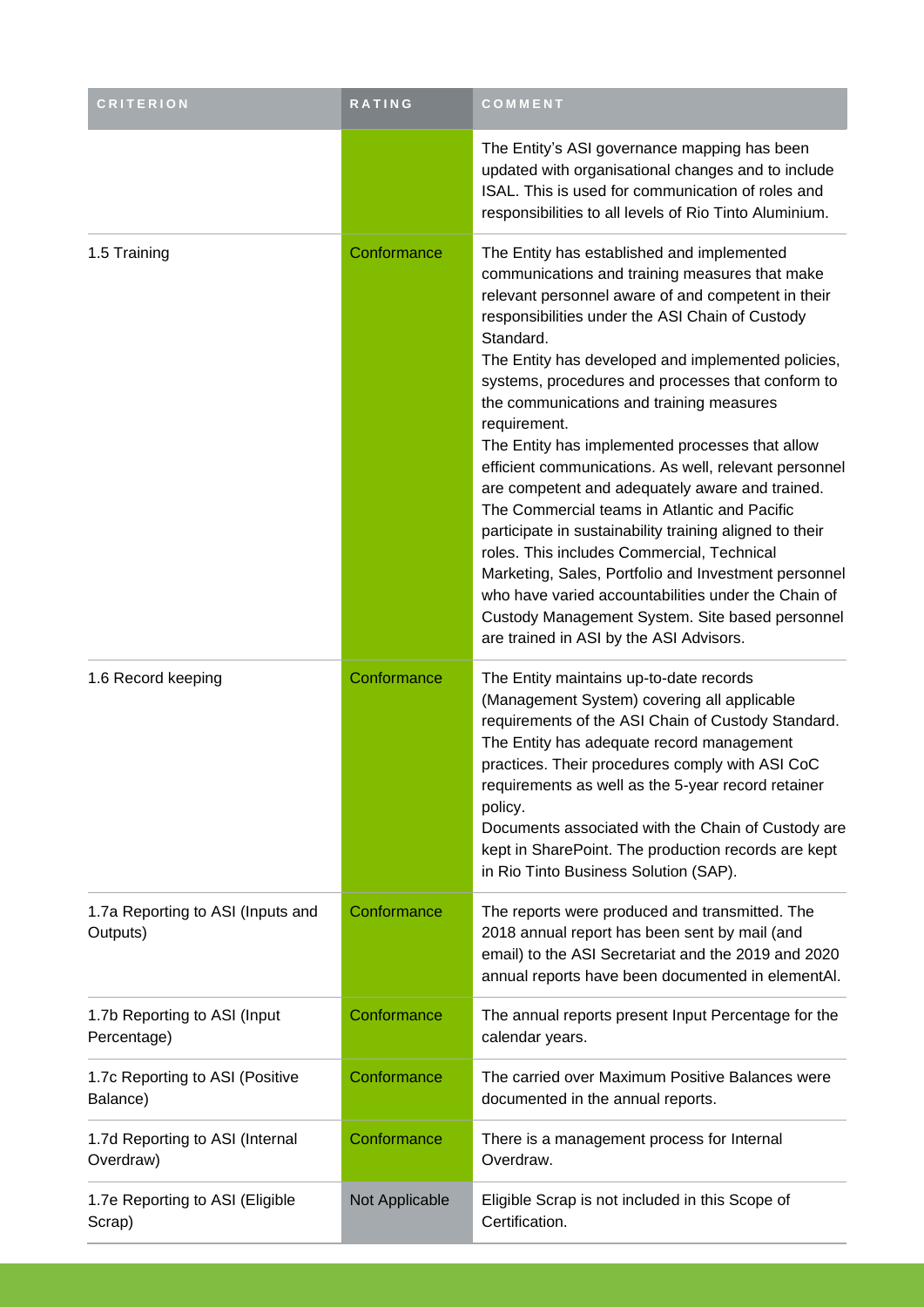| <b>CRITERION</b>                                                          | RATING         | COMMENT                                                                                                                                                                                                                                                     |
|---------------------------------------------------------------------------|----------------|-------------------------------------------------------------------------------------------------------------------------------------------------------------------------------------------------------------------------------------------------------------|
| 1.7f Reporting to ASI (ASI Credits<br>from Casthouses)                    | Conformance    | There is a management process for ASI Credit<br>allocation.                                                                                                                                                                                                 |
| 1.7g Reporting to ASI (ASI Credits<br>purchased)                          | Not Applicable | There are no Post-Casthouse activities or sites in<br>this Scope of Certification.                                                                                                                                                                          |
| 2 OUTSOURCING CONTRACTORS                                                 |                |                                                                                                                                                                                                                                                             |
| 2.1 Outsourcing Contractors in<br><b>CoC Certification Scope</b>          | Not Applicable | There are no outsourcing contractors involved in the<br>Rio Tinto Aluminium ASI CoC. This Criterion is not<br>applicable to the Entity's Certification Scope. The<br>only outsourcing contractors are the ones who treat<br>scrap, which are out of scope.  |
| 2.2a Control of CoC Material                                              | Not Applicable | There are no outsourcing contractors involved in the<br>Rio Tinto Aluminium ASI CoC. This Criterion is not<br>applicable to the Entity's Certification Scope. The<br>only outsourcing contractors are the ones that treat<br>scrap, which are out of scope. |
| 2.2b No further outsourcing                                               | Not Applicable | There are no outsourcing contractors involved in the<br>Rio Tinto Aluminium ASI CoC. This Criterion is not<br>applicable to the Entity's Certification Scope. The<br>only outsourcing contractors are the ones who treat<br>scrap, which are out of scope.  |
| 2.2c Risk assessment                                                      | Not Applicable | There are no outsourcing contractors involved in the<br>Rio Tinto Aluminium ASI CoC. This Criterion is not<br>applicable to the Entity's Certification Scope. The<br>only outsourcing contractors are the ones who treat<br>scrap, which are out of scope.  |
| 2.3 Output Quantity                                                       | Not Applicable | There are no outsourcing contractors involved in the<br>Rio Tinto Aluminium ASI CoC. This Criterion is not<br>applicable to the Entity's Certification Scope. The<br>only outsourcing contractors are the ones who treat<br>scrap, which are out of scope.  |
| 2.4 Verification and record-keeping                                       | Not Applicable | There are no outsourcing contractors involved in the<br>Rio Tinto Aluminium ASI CoC. This Criterion is not<br>applicable to the Entity's Certification Scope. The<br>only outsourcing contractors are the ones who treat<br>scrap, which are out of scope.  |
| 2.5 Error management                                                      | Not Applicable | There are no outsourcing contractors involved in the<br>Rio Tinto Aluminium ASI CoC. This Criterion is not<br>applicable to the Entity's Certification Scope. The<br>only outsourcing contractors are the ones who treat<br>scrap, which are out of scope.  |
| 3 PRIMARY ALUMINIUM: CRITERIA FOR ASI BAUXITE, ASI ALUMINA AND ASI LIQUID |                |                                                                                                                                                                                                                                                             |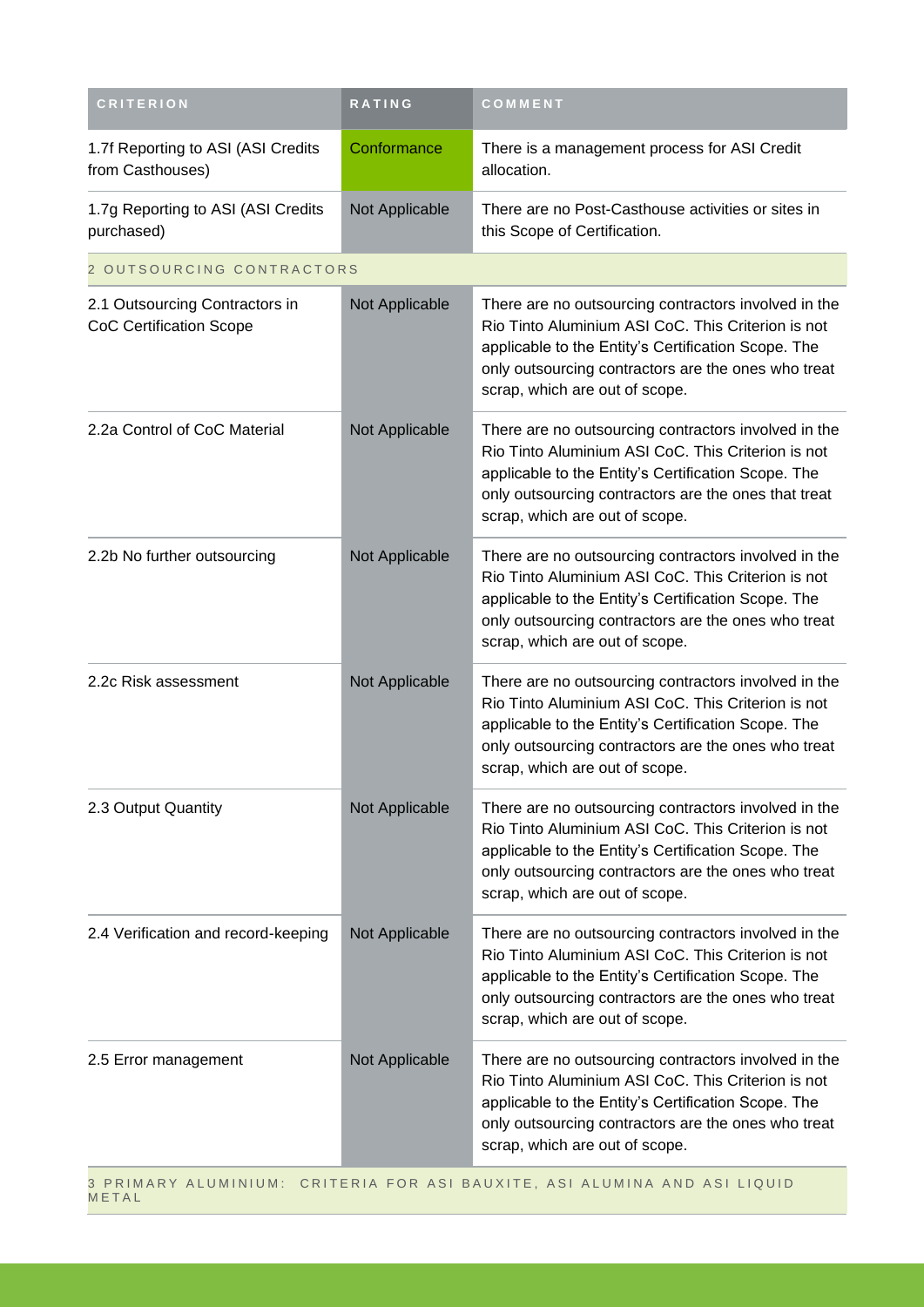| <b>CRITERION</b>                                         | RATING      | COMMENT                                                                                                                                                                                                                                                                                                                                                                                                                                                                                                                                                                                                                                                                                                                                                                                                                                                                                                                                                          |
|----------------------------------------------------------|-------------|------------------------------------------------------------------------------------------------------------------------------------------------------------------------------------------------------------------------------------------------------------------------------------------------------------------------------------------------------------------------------------------------------------------------------------------------------------------------------------------------------------------------------------------------------------------------------------------------------------------------------------------------------------------------------------------------------------------------------------------------------------------------------------------------------------------------------------------------------------------------------------------------------------------------------------------------------------------|
| 3.1a CoC Certification Scope -<br><b>Bauxite Mining</b>  | Conformance | Bauxite Mining activities are ASI Performance<br>Standard (PS) certified, and are within the Entity's<br>CoC Certification Scope.<br>The PS certification shows that the Entity respects<br>ASI requirements applicable for Bauxite Mining<br>activities.<br>The Weipa bauxite mine and the Gove bauxite mine<br>are owned and controlled by the ASI Member Rio<br>Tinto Aluminium (RTA).                                                                                                                                                                                                                                                                                                                                                                                                                                                                                                                                                                        |
| 3.1b ASI Performance Standard -<br><b>Bauxite Mining</b> | Conformance | The Entity has systems in place to ensure that ASI<br>Bauxite is produced only from bauxite mines that are<br>certified against the ASI Performance Standard.<br>The Weipa and Gove bauxite mining activities are<br>ASI PS certified. The certification of the Entity's<br>bauxite mines shows that the Entity respects ASI<br>applicable requirements for bauxite mining activities.<br>See the ASI website for the valid Rio Tinto<br>Aluminium ASI PS certificate for Australian and New<br>Zealand (Pacific) facilities (No.2).                                                                                                                                                                                                                                                                                                                                                                                                                             |
| 3.2a CoC Certification Scope -<br>Alumina Refining       | Conformance | The Entity has systems in place to ensure that ASI<br>Alumina is produced only from certified alumina<br>refiners or that are within the Entity's CoC<br>Certification Scope or in another Certified Entity.<br>The Yarwun Alumina Refinery (Australia) and the<br>Vaudreuil Alumina Refinery (Canada) are legally<br>owned and controlled by the ASI Entity (Rio Tinto<br>Aluminium). Alumina refining is part of the Entity's<br>CoC certification scope.<br>The ASI Performance Standard certifications<br>including the Yarwun and Vaudreuil Alumina<br>Refineries show that the Entity respects ASI<br>applicable requirements for alumina refining<br>activities.<br>The Yarwun and Vaudreuil Alumina Refineries are<br>ASI PS Certified and are within the CoC Certification<br>Scope. See the ASI website for the valid Rio Tinto<br>Aluminium ASI PS certificates for Canadian (No.1)<br>and Australian and New Zealand (Pacific) facilities<br>(No.2). |
| 3.2b ASI Performance Standard -<br>Alumina Refining      | Conformance | The Entity has systems in place to ensure that ASI<br>Alumina is produced only from alumina refiners that<br>are certified against the ASI Performance Standard.<br>Alumina is produced from Yarwun (Australia) and<br>Vaudreuil (Canada), which are certified against the<br>ASI Performance Standard supporting responsible<br>production.<br>See the ASI website for the valid Rio Tinto<br>Aluminium ASI PS certificates for Canadian (No.1),<br>Australian and New Zealand (Pacific) facilities<br>(No.2).                                                                                                                                                                                                                                                                                                                                                                                                                                                  |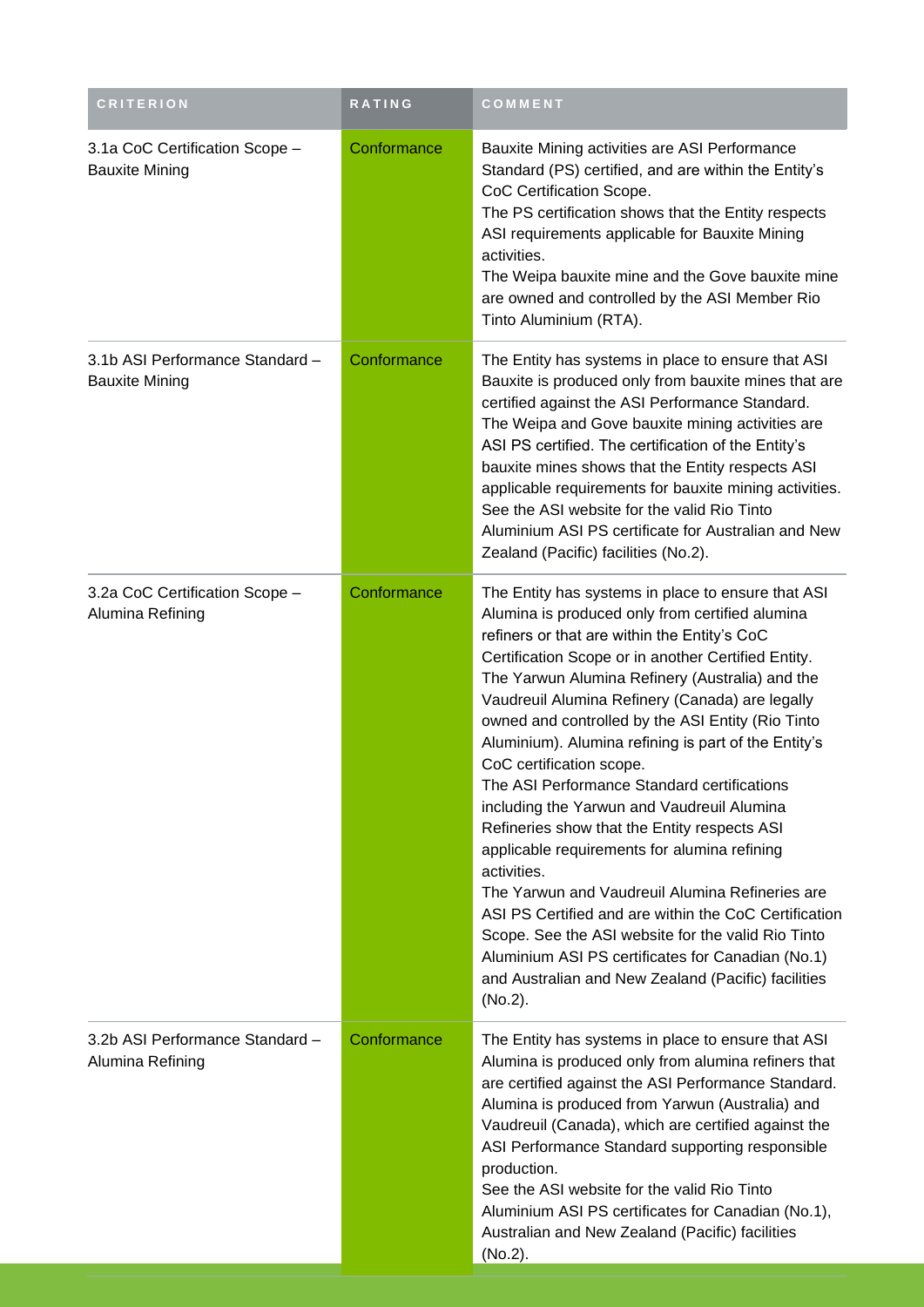| <b>CRITERION</b>                                                 | RATING                                                               | COMMENT                                                                                                                                                                                                                                                                                                                                                                                                                                                                                                                                                                                                                              |  |  |  |
|------------------------------------------------------------------|----------------------------------------------------------------------|--------------------------------------------------------------------------------------------------------------------------------------------------------------------------------------------------------------------------------------------------------------------------------------------------------------------------------------------------------------------------------------------------------------------------------------------------------------------------------------------------------------------------------------------------------------------------------------------------------------------------------------|--|--|--|
| 3.3a CoC Certification Scope -<br><b>Aluminium Smelting</b>      | Conformance                                                          | All aluminium smelters in Australia, New Zealand,<br>Canada and Iceland included in the certification<br>scope are legally owned and controlled by the ASI<br>Entity Rio Tinto Aluminium (RTA). Aluminium<br>smelting activities are ASI Performance Standard<br>certified and are within the Entity's CoC Certification<br>Scope.<br>The ASI PS certification shows that the Entity<br>respects ASI applicable requirements for aluminium<br>smelting activities. See the ASI website for valid RTA<br>ASI PS certificates for Canadian (No.1), Australian<br>and New Zealand (Pacific) facilities (No.2) and for<br>ISAL (No.131). |  |  |  |
| 3.3b ASI Performance Standard -<br><b>Aluminium Smelting</b>     | Conformance                                                          | The Entity has systems in place to ensure that ASI<br>Liquid Metal is produced only from aluminium<br>smelters that are certified against the ASI<br>Performance Standard.<br>Aluminium smelting activities are ASI PS Certified<br>and are within the Entity's CoC Certification Scope.<br>The PS certification shows that the Entity respects<br>ASI applicable requirements for aluminium smelting<br>activities.<br>See the ASI website for valid Rio Tinto Aluminium<br>ASI PS certificates for Canadian (No.1), Australian<br>and New Zealand (Pacific) facilities (No.2) and for<br>ISAL (No.131).                            |  |  |  |
|                                                                  | RECYCLED ALUMINIUM: CRITERIA FOR ELIGIBLE SCRAP AND ASI LIQUID METAL |                                                                                                                                                                                                                                                                                                                                                                                                                                                                                                                                                                                                                                      |  |  |  |
| 4.1a CoC Certification Scope -<br>Aluminium Re-Melting/Refining  | Not Applicable                                                       | This Criterion is not applicable to the Entity's<br>Certification Scope, since the scope refers to a<br>primary aluminium chain of custody. Hence, the<br>starting point of the chain is a bauxite mine, not a re-<br>melter/refiner as would be expected for a recycled<br>aluminium chain. Moreover, Pre-Consumer Scrap<br>are not considered in casthouse inputs nor in<br>smelter/casthouse outputs for mass balance<br>purposes.                                                                                                                                                                                                |  |  |  |
| 4.1b ASI Performance Standard -<br>Aluminium Re-Melting/Refining | Not Applicable                                                       | This Criterion is not applicable to the Entity's<br>Certification Scope, since the scope refers to a<br>primary aluminium chain of custody. Hence, the<br>starting point of the chain is a bauxite mine, not a re-<br>melter/refiner as would be expected for a recycled<br>aluminium chain. Moreover, Pre-Consumer Scrap<br>are not considered in casthouse inputs nor in<br>smelter/casthouse outputs for mass balance<br>purposes.                                                                                                                                                                                                |  |  |  |
| 4.2a Pre-Consumer Scrap and<br><b>Dross</b>                      | Not Applicable                                                       | This Criterion is not applicable to the Entity's<br>Certification Scope, since the scope refers to a<br>primary aluminium chain of custody. Hence, the                                                                                                                                                                                                                                                                                                                                                                                                                                                                               |  |  |  |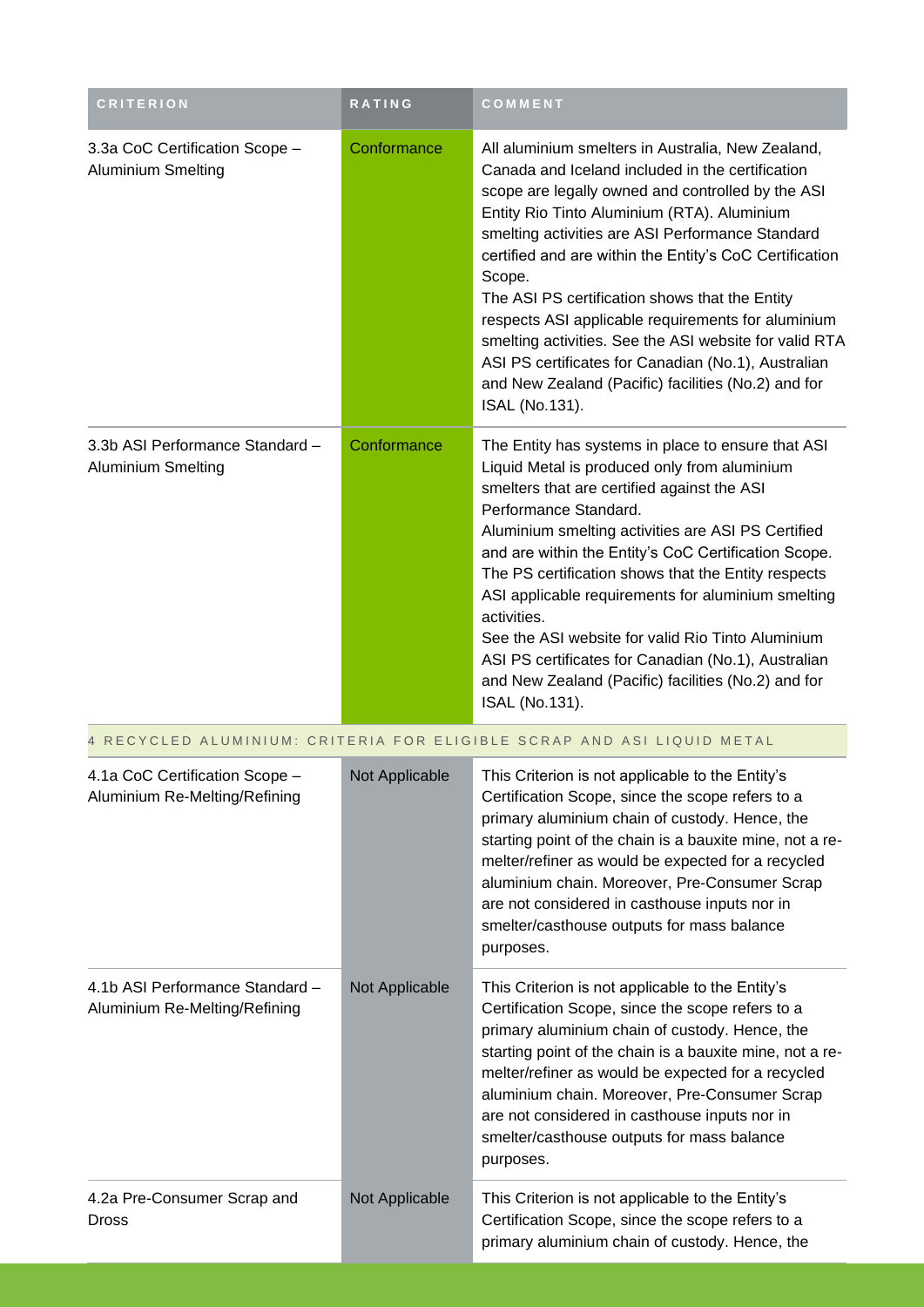| <b>CRITERION</b>                             | <b>RATING</b>  | COMMENT                                                                                                                                                                                                                                                                                                                                                                                                                               |  |
|----------------------------------------------|----------------|---------------------------------------------------------------------------------------------------------------------------------------------------------------------------------------------------------------------------------------------------------------------------------------------------------------------------------------------------------------------------------------------------------------------------------------|--|
|                                              |                | starting point of the chain is a bauxite mine, not a re-<br>melter/refiner as would be expected for a recycled<br>aluminium chain. Moreover, Pre-Consumer Scrap<br>are not considered in casthouse inputs nor in<br>smelter/casthouse outputs for mass balance<br>purposes.                                                                                                                                                           |  |
| 4.2b Post-Consumer Scrap                     | Not Applicable | This Criterion is not applicable to the Entity's<br>Certification Scope, since the scope refers to a<br>primary aluminium chain of custody. Hence, the<br>starting point of the chain is a bauxite mine, not a re-<br>melter/refiner as would be expected for a recycled<br>aluminium chain. Moreover, Pre-Consumer Scrap<br>are not considered in casthouse inputs nor in<br>smelter/casthouse outputs for mass balance<br>purposes. |  |
| 4.3a Supplier records                        | Not Applicable | This Criterion is not applicable to the Entity's<br>Certification Scope, since the scope refers to a<br>primary aluminium chain of custody. Hence, the<br>starting point of the chain is a bauxite mine, not a re-<br>melter/refiner as would be expected for a recycled<br>aluminium chain. Moreover, Pre-Consumer Scrap<br>are not considered in casthouse inputs nor in<br>smelter/casthouse outputs for mass balance<br>purposes. |  |
| 4.3b Cash payments                           | Not Applicable | This Criterion is not applicable to the Entity's<br>Certification Scope, since the scope refers to a<br>primary aluminium chain of custody. Hence, the<br>starting point of the chain is a bauxite mine, not a re-<br>melter/refiner as would be expected for a recycled<br>aluminium chain. Moreover, Pre-Consumer Scrap<br>are not considered in casthouse inputs nor in<br>smelter/casthouse outputs for mass balance<br>purposes. |  |
| 5 CASTHOUSES: CRITERIA FOR ASI ALUMINIUM     |                |                                                                                                                                                                                                                                                                                                                                                                                                                                       |  |
| 5.1a CoC Certification Scope -<br>Casthouses | Conformance    | All casthouses within the Certification Scope are<br>legally owned and controlled by the ASI Entity Rio<br>Tinto Aluminium (RTA).                                                                                                                                                                                                                                                                                                     |  |

| udsliiuuses | regarity owned and contributed by the AST Entity Rio   |
|-------------|--------------------------------------------------------|
|             | Tinto Aluminium (RTA).                                 |
|             | Casthouse products are part of the Entity's CoC        |
|             | Certification Scope. The Entity's procedures allow for |
|             | adequate traceability of material.                     |
|             | The targeted Entity's casthouses are ASI               |
|             | Performance Standard certified. See the ASI website    |
|             | for valid RTA ASI PS certificates for Canadian         |
|             | (No.1), Australian and New Zealand (Pacific)           |
|             | facilities (No.2) and for ISAL (No.131).               |
|             |                                                        |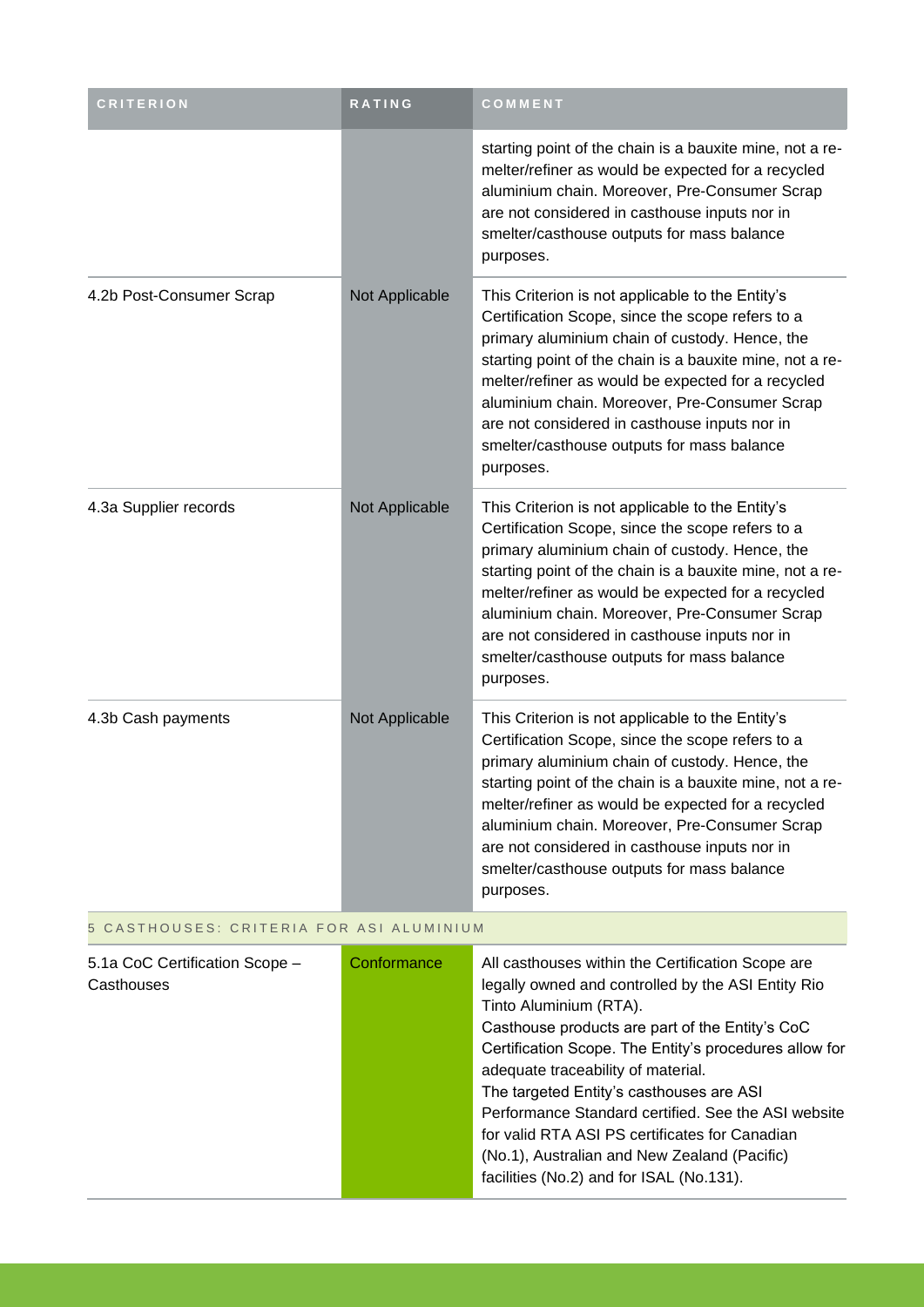| <b>CRITERION</b>                                           | RATING         | COMMENT                                                                                                                                                                                                                                                                                                                                                                                                                                                                                                                                                                                                                                                                                                                                                                                                                                                                                                                                                                                                                                                                                                                                                                                           |
|------------------------------------------------------------|----------------|---------------------------------------------------------------------------------------------------------------------------------------------------------------------------------------------------------------------------------------------------------------------------------------------------------------------------------------------------------------------------------------------------------------------------------------------------------------------------------------------------------------------------------------------------------------------------------------------------------------------------------------------------------------------------------------------------------------------------------------------------------------------------------------------------------------------------------------------------------------------------------------------------------------------------------------------------------------------------------------------------------------------------------------------------------------------------------------------------------------------------------------------------------------------------------------------------|
| 5.1b ASI Performance Standard -<br>Casthouses              | Conformance    | Casthouse products are part of the Entity's CoC<br>Certification Scope. The Entity's procedures allow for<br>adequate traceability of material.<br>The targeted Rio Tinto Aluminium (RTA) casthouses<br>are ASI Performance Standard certified.<br>See the ASI website for valid RTA ASI PS<br>certificates for Canadian (No.1), Australian and New<br>Zealand (Pacific) facilities (No.2) and for ISAL<br>(No.131).                                                                                                                                                                                                                                                                                                                                                                                                                                                                                                                                                                                                                                                                                                                                                                              |
| 5.2 Casthouse Products                                     | Conformance    | The Entity's Material Accounting System provides for<br>traceability of CoC Material. The Entity uses unique<br>identification numbers. The system in place<br>conforms with the ASI CoC requirement.                                                                                                                                                                                                                                                                                                                                                                                                                                                                                                                                                                                                                                                                                                                                                                                                                                                                                                                                                                                             |
| 6 POST-CASTHOUSE: CRITERIA FOR ASI ALUMINIUM               |                |                                                                                                                                                                                                                                                                                                                                                                                                                                                                                                                                                                                                                                                                                                                                                                                                                                                                                                                                                                                                                                                                                                                                                                                                   |
| 6.1a CoC Certification Scope -<br>Post-Casthouse           | Not Applicable | This Criterion is not applicable to the Entity's<br>Certification Scope.                                                                                                                                                                                                                                                                                                                                                                                                                                                                                                                                                                                                                                                                                                                                                                                                                                                                                                                                                                                                                                                                                                                          |
| 6.1b ASI Performance Standard -<br>Post-Casthouse          | Not Applicable | This Criterion is not applicable to the Entity's<br>Certification Scope.                                                                                                                                                                                                                                                                                                                                                                                                                                                                                                                                                                                                                                                                                                                                                                                                                                                                                                                                                                                                                                                                                                                          |
| 6.1c Sourcing ASI Aluminium                                | Not Applicable | This Criterion is not applicable to the Entity's<br>Certification Scope.                                                                                                                                                                                                                                                                                                                                                                                                                                                                                                                                                                                                                                                                                                                                                                                                                                                                                                                                                                                                                                                                                                                          |
|                                                            |                | 7 DUE DILIGENCE FOR NON-COC INPUTS AND RECYCLABLE SCRAP MATERIAL                                                                                                                                                                                                                                                                                                                                                                                                                                                                                                                                                                                                                                                                                                                                                                                                                                                                                                                                                                                                                                                                                                                                  |
| 7.1a Responsible sourcing policy<br>(anti-corruption)      | Conformance    | The Entity has long-standing and sustainable<br>procurement processes for bauxite and alumina in<br>line with international best practices in the areas of<br>anti-corruption, responsible sourcing and the<br>protection of human rights while considering conflict<br>affected areas or at high risk of conflict. The Entity's<br>requirements in these areas have long been<br>communicated to relevant suppliers through a variety<br>of means.<br>The Entity therefore maintains sustainable sourcing<br>partnerships and primarily with other corporations<br>that also have high standards of sustainable<br>management of international calibre. Rio Tinto also<br>has a due diligence review process when it has to<br>qualify a new supplier or renew an existing supply<br>contract (KYS: Know your supplier procedure).<br>According to the supplied evidence, the responsible<br>sourcing policies of the Entity have been<br>communicated to external alumina and bauxite<br>suppliers. These policies take account of the<br>required ASI Performance Standard criteria.<br>The above mentioned processes also cover the ISAL<br>smelter, amongst others for its alumina sourcing. |
| 7.1b Responsible sourcing policy<br>(responsible sourcing) | Conformance    | The Entity has long-standing and sustainable<br>procurement processes for bauxite and alumina in                                                                                                                                                                                                                                                                                                                                                                                                                                                                                                                                                                                                                                                                                                                                                                                                                                                                                                                                                                                                                                                                                                  |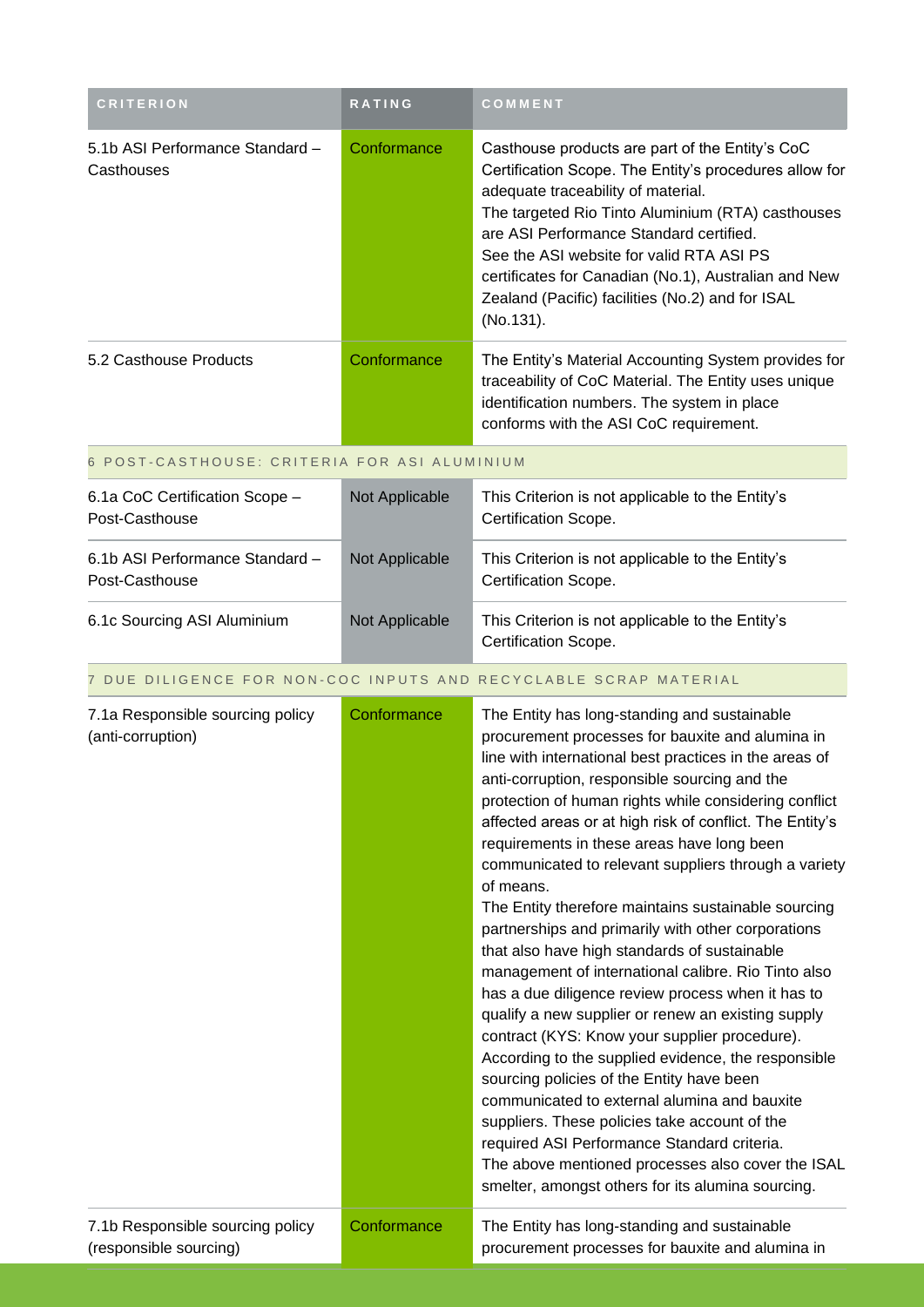| <b>CRITERION</b>                                                               | RATING      | COMMENT                                                                                                                                                                                                                                                                                                                                                                                                                                                                                                                                                                                                                                                                                                                                                                                                                                                                                                                                                                                                                                                                                                                                                                                           |
|--------------------------------------------------------------------------------|-------------|---------------------------------------------------------------------------------------------------------------------------------------------------------------------------------------------------------------------------------------------------------------------------------------------------------------------------------------------------------------------------------------------------------------------------------------------------------------------------------------------------------------------------------------------------------------------------------------------------------------------------------------------------------------------------------------------------------------------------------------------------------------------------------------------------------------------------------------------------------------------------------------------------------------------------------------------------------------------------------------------------------------------------------------------------------------------------------------------------------------------------------------------------------------------------------------------------|
|                                                                                |             | line with international best practices in the areas of<br>anti-corruption, responsible sourcing and the<br>protection of human rights while considering conflict<br>affected areas or at high risk of conflict. The Entity's<br>requirements in these areas have long been<br>communicated to relevant suppliers through a variety<br>of means.<br>The Entity therefore maintains sustainable sourcing<br>partnerships and primarily with other corporations<br>that also have high standards of sustainable<br>management of international calibre. Rio Tinto also<br>has a due diligence review process when it has to<br>qualify a new supplier or renew an existing supply<br>contract (KYS: Know your supplier procedure).<br>According to the supplied evidence, the responsible<br>sourcing policies of the Entity have been<br>communicated to external alumina and bauxite<br>suppliers. These policies take account of the<br>required ASI Performance Standard criteria.<br>The above mentioned processes also cover the ISAL<br>smelter, amongst others for its alumina sourcing.                                                                                                     |
| 7.1c Responsible sourcing policy<br>(human rights due diligence)               | Conformance | The Entity has long-standing and sustainable<br>procurement processes for bauxite and alumina in<br>line with international best practices in the areas of<br>anti-corruption, responsible sourcing and the<br>protection of human rights while considering conflict<br>affected areas or at high risk of conflict. The Entity's<br>requirements in these areas have long been<br>communicated to relevant suppliers through a variety<br>of means.<br>The Entity therefore maintains sustainable sourcing<br>partnerships and primarily with other corporations<br>that also have high standards of sustainable<br>management of international calibre. Rio Tinto also<br>has a due diligence review process when it has to<br>qualify a new supplier or renew an existing supply<br>contract (KYS: Know your supplier procedure).<br>According to the supplied evidence, the responsible<br>sourcing policies of the Entity have been<br>communicated to external alumina and bauxite<br>suppliers. These policies take account of the<br>required ASI Performance Standard criteria.<br>The above mentioned processes also cover the ISAL<br>smelter, amongst others for its alumina sourcing. |
| 7.1d Responsible sourcing policy<br>(conflict affected and high risk<br>areas) | Conformance | The Entity has long-standing and sustainable<br>procurement processes for bauxite and alumina in<br>line with international best practices in the areas of<br>anti-corruption, responsible sourcing and the<br>protection of human rights while considering conflict<br>affected areas or at high risk of conflict. The Entity's                                                                                                                                                                                                                                                                                                                                                                                                                                                                                                                                                                                                                                                                                                                                                                                                                                                                  |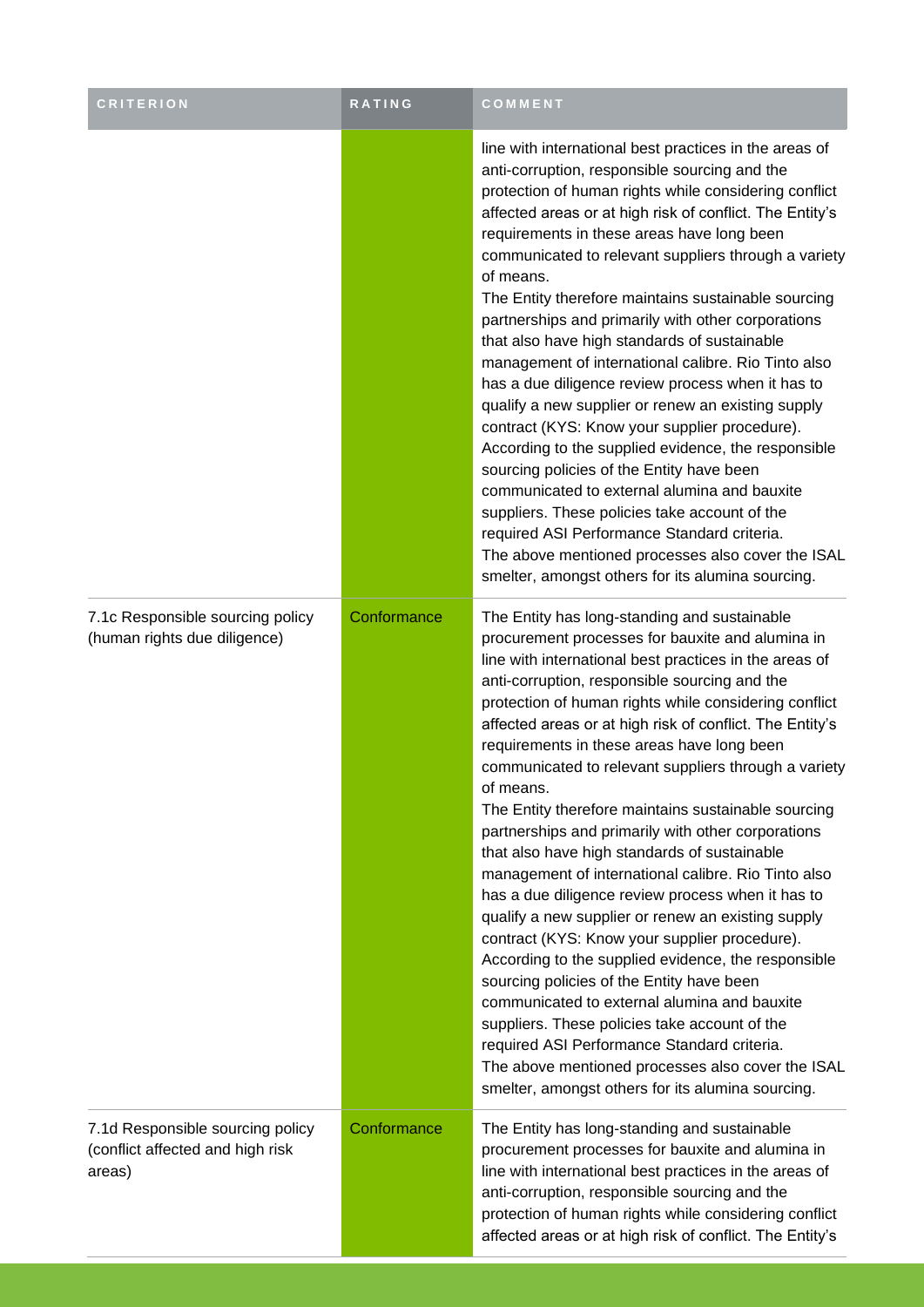| <b>CRITERION</b>         | RATING      | COMMENT                                                                                                                                                                                                                                                                                                                                                                                                                                                                                                                                                                                                                                                                                                                                                                                                                                                                                                                                                                                             |
|--------------------------|-------------|-----------------------------------------------------------------------------------------------------------------------------------------------------------------------------------------------------------------------------------------------------------------------------------------------------------------------------------------------------------------------------------------------------------------------------------------------------------------------------------------------------------------------------------------------------------------------------------------------------------------------------------------------------------------------------------------------------------------------------------------------------------------------------------------------------------------------------------------------------------------------------------------------------------------------------------------------------------------------------------------------------|
|                          |             | requirements in these areas have long been<br>communicated to relevant suppliers through a variety<br>of means.<br>The Entity therefore maintains sustainable sourcing<br>partnerships and primarily with other corporations<br>that also have high standards of sustainable<br>management of international calibre. Rio Tinto also<br>has a due diligence review process when it qualifies<br>a new supplier or renew an existing supply contract<br>(KYS: Know your supplier procedure).<br>According to the supplied evidence, the responsible<br>sourcing policies of the Entity have been<br>communicated to external alumina and bauxite<br>suppliers. These policies take account of the<br>required ASI Performance Standard criteria.<br>The above mentioned processes also cover the ISAL<br>smelter, amongst others for its alumina sourcing.                                                                                                                                            |
| 7.2 Risk assessment      | Conformance | The Entity maintains sustainable sourcing<br>partnerships and primarily with other corporations<br>that also have high standards of sustainable<br>management of international calibre. The Entity also<br>has a due diligence review process when it has to<br>qualify a new supplier or sign a new supply<br>agreement with a former supplier.<br>According to the supplied evidence and all relevant<br>testimonials, the BNQ can conclude the following<br>about the Entity:<br>• External suppliers of bauxite and alumina have<br>been assessed through the Know Your Supplier<br>(KYS) process.<br>• The KYS process involves determination of risk and<br>mitigation measures relevant to the level of risk.<br>• The KYS process meets the ASI requirements.<br>• The responsible sourcing policies have also been<br>communicated to external bauxite and alumina<br>suppliers.<br>The above mentioned processes also cover the ISAL<br>smelter, amongst others for its alumina sourcing. |
| 7.3 Complaints mechanism | Conformance | The Entity has a complaints mechanism that is<br>appropriate to the nature, scale and impact of the<br>business and that allows interested parties to voice<br>concerns about non-compliance with its responsible<br>sourcing policy in its aluminium supply chain.<br>The Entity has a documented complaints<br>mechanisms in place. Such process is available to<br>personnel, interested parties, as well as<br>stakeholders. Also, the ASI Performance Standard<br>Management System provides information on non-<br>compliances and liabilities in Rio Tinto Aluminium's<br>(RTA) annual sustainability report. The Entity has                                                                                                                                                                                                                                                                                                                                                                 |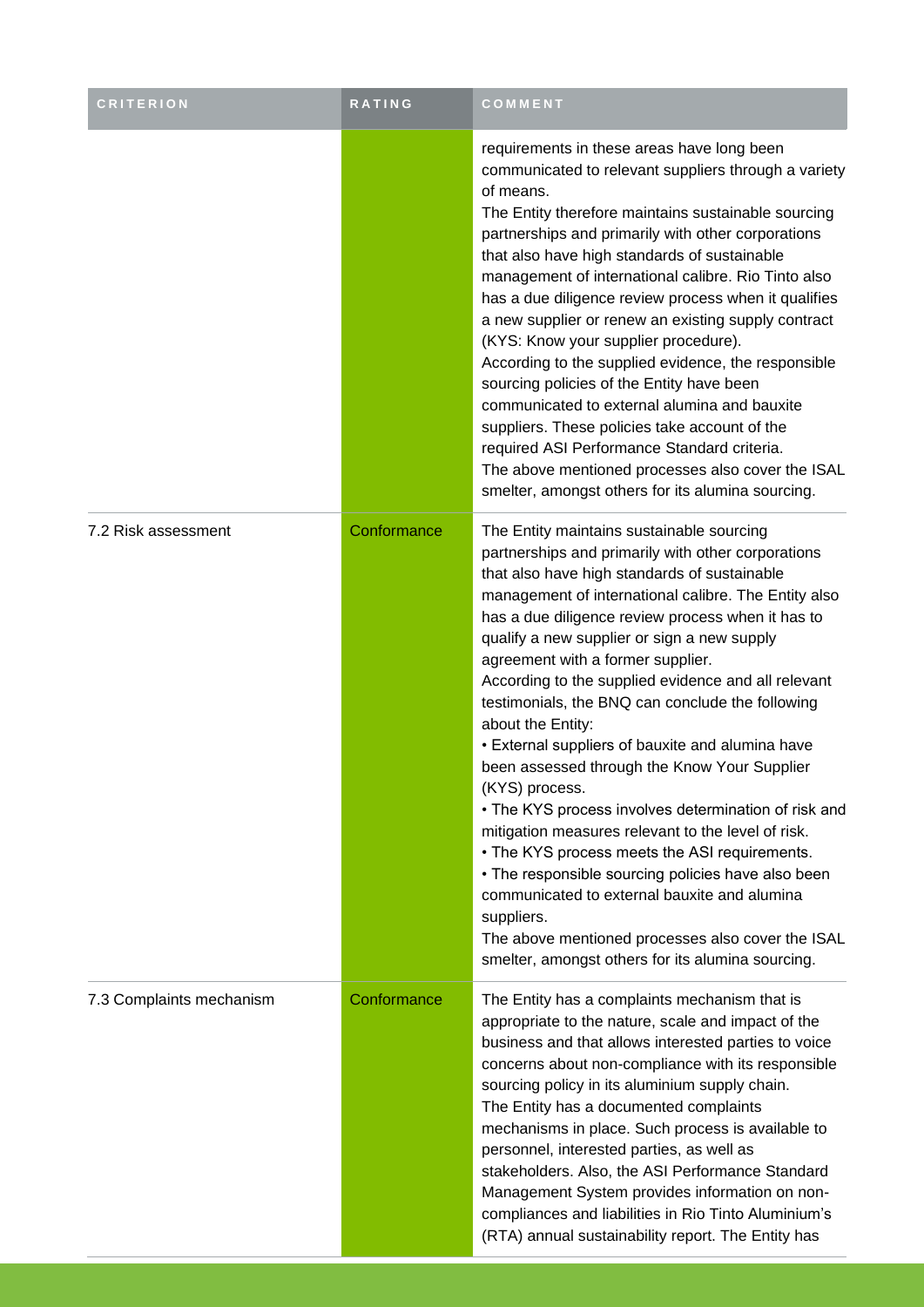| <b>CRITERION</b> | <b>RATING</b> | <b>COMMENT</b>                                                                                                                                                                                                                                                                                                                           |
|------------------|---------------|------------------------------------------------------------------------------------------------------------------------------------------------------------------------------------------------------------------------------------------------------------------------------------------------------------------------------------------|
|                  |               | thus developed and implemented policies, systems,<br>procedures and processes that conform to the<br>standard.<br>The Entity is ASI Performance Standard certified.<br>See the ASI website for valid RTA ASI PS<br>certificates for Canadian (No.1), Australian and New<br>Zealand (Pacific) facilities (No.2) and for ISAL<br>(No.131). |

8 MASS BALANCE SYSTEM: COC MATERIAL AND ASI ALUMINIUM

| 8.1 Material Accounting System              | Conformance    | Rio Tinto Aluminium's CoC mass balance process<br>provides input quantity as well as output quantity of<br>CoC Material and Non-CoC Material, by mass for<br>each of the aluminium value chain elements included<br>in the Entity's CoC Certification Scope.<br>The Mass Balance System has been tested with<br>simulated material off-site, and real material on-site<br>(in 2018 and 2019), and these tests were conclusive<br>and helped demonstrate the adequate functionalities<br>of this matrix. These kinds of tests were successfully<br>deployed remotely in teleconference in 2020 and<br>2021, including for ISAL.                                                                                                                                                                                                                |
|---------------------------------------------|----------------|-----------------------------------------------------------------------------------------------------------------------------------------------------------------------------------------------------------------------------------------------------------------------------------------------------------------------------------------------------------------------------------------------------------------------------------------------------------------------------------------------------------------------------------------------------------------------------------------------------------------------------------------------------------------------------------------------------------------------------------------------------------------------------------------------------------------------------------------------|
| 8.2a Post-Consumer Scrap                    | Not Applicable | This Criterion is not applicable to the Entity's<br>Certification Scope.                                                                                                                                                                                                                                                                                                                                                                                                                                                                                                                                                                                                                                                                                                                                                                      |
| 8.2b Pre-Consumer Scrap (total)             | Not Applicable | This Criterion is not applicable to the Entity's<br>Certification Scope.                                                                                                                                                                                                                                                                                                                                                                                                                                                                                                                                                                                                                                                                                                                                                                      |
| 8.2c Pre-Consumer Scrap (Eligible<br>Scrap) | Not Applicable | This Criterion is not applicable to the Entity's<br>Certification Scope.                                                                                                                                                                                                                                                                                                                                                                                                                                                                                                                                                                                                                                                                                                                                                                      |
| 8.3 Material Accounting Period              | Conformance    | Rio Tinto Aluminium's CoC mass balance process<br>respects the maximum 12 months accounting period,<br>since the chosen accounting period is one (1) year.                                                                                                                                                                                                                                                                                                                                                                                                                                                                                                                                                                                                                                                                                    |
| 8.4 Input Percentage                        | Conformance    | The Entity calculates and records the Input<br>Percentage for a given Material Accounting Period.<br>The Entity's Input Percentage calculations respect<br>ASI CoC requirements. The Entity uses consistent<br>units and adequate material conversion rates in its<br>calculations.<br>Rio Tinto Aluminium's CoC mass balance process<br>provides input quantity as well as output quantity of<br>CoC Material and Non-CoC Material, by mass, for<br>each of the primary aluminium value chain elements<br>included in the Entity's CoC Certification Scope.<br>The Mass Balance System has been tested with<br>simulated material off-site, and real material on-site<br>(in 2018 and 2019), and these tests were conclusive<br>and helped demonstrate the adequate functionalities<br>of this matrix. These kind of tests were successfully |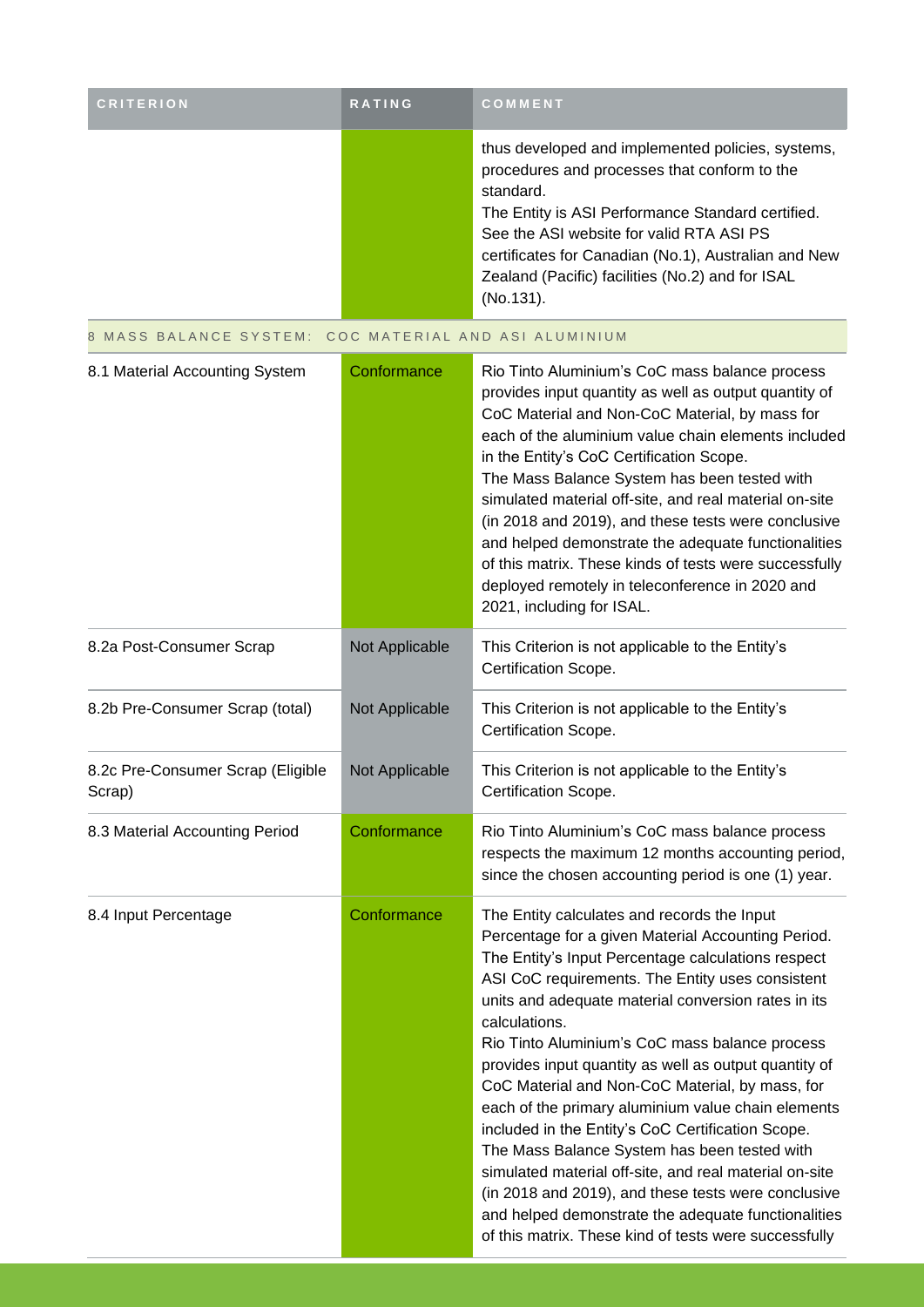| <b>CRITERION</b>                                            | <b>RATING</b>  | COMMENT                                                                                                                                                                                                                                                                                                                                                                                                                                                                                                                                                                                                                                                                           |
|-------------------------------------------------------------|----------------|-----------------------------------------------------------------------------------------------------------------------------------------------------------------------------------------------------------------------------------------------------------------------------------------------------------------------------------------------------------------------------------------------------------------------------------------------------------------------------------------------------------------------------------------------------------------------------------------------------------------------------------------------------------------------------------|
|                                                             |                | deployed remotely in teleconference in 2020 and<br>2021 including for ISAL.                                                                                                                                                                                                                                                                                                                                                                                                                                                                                                                                                                                                       |
| 8.5 Input Percentage (Aluminium<br>Re-Melting and Refining) | Not Applicable | This Criterion is not applicable to the Entity's<br>Certification Scope.                                                                                                                                                                                                                                                                                                                                                                                                                                                                                                                                                                                                          |
| 8.6 Output Quantity determination                           | Conformance    | Rio Tinto Aluminium's CoC mass balance process<br>provides input quantity as well as output quantity of<br>CoC Material and Non-CoC Material, by mass, for<br>each of the primary aluminium value chain elements<br>included in the Entity's CoC Certification Scope, and,<br>that for a given accounting period.<br>The Mass Balance System has been tested with<br>simulated material off-site, and real material on-site<br>(in 2018 and 2019), and these tests were conclusive<br>and helped demonstrate the adequate functionalities<br>of this matrix. These kind of tests were successfully<br>deployed remotely in teleconference in 2020 and<br>2021 including for ISAL. |
| 8.7 Output Quantity designation                             | Conformance    | The Entity's output quantity is designated as 100%<br>CoC Material. The Mass Balance System is<br>designed to do so. Rio Tinto Aluminium's processes<br>in place allow for adequate traceability of CoC<br>material.<br>The Mass Balance System has been tested with<br>simulated material off-site, and real material on-site<br>(in 2018 and 2019), and these tests were conclusive<br>and helped demonstrate the adequate functionalities<br>of this matrix. These kind of tests were successfully<br>deployed remotely in teleconference in 2020 and<br>2021 including for ISAL.                                                                                              |
| 8.8 Output Quantity - Pre-<br><b>Consumer Scrap</b>         | Not Applicable | This indicator is not applicable to the Entity's<br>Certification Scope. Eligible Scrap is not included in<br>the Certification Scope.                                                                                                                                                                                                                                                                                                                                                                                                                                                                                                                                            |
| 8.9 Outputs not exceed inputs                               | Conformance    | The Entity's Material Accounting System ensures<br>that the total output of CoC Material does not<br>proportionally exceed the Input Percentage as<br>applied to total input of CoC Material over the<br>Material Accounting Period.<br>The Entity's efficient mass balance process allows<br>for adequate traceability of process material.<br>The Entity's process allows for appropriate CoC<br>output control. As well, verification (tests, simulations<br>and real data) has shown that the output does not<br>proportionally exceed inputs of CoC Material.                                                                                                                |
| 8.10a Internal Overdraws (not<br>exceed 20%)                | Conformance    | Rio Tinto Aluminium's ASI CoC mass balance<br>process allows for an Internal Overdraw not<br>exceeding 20% of total input.<br>The mass balance matrix has been tested.                                                                                                                                                                                                                                                                                                                                                                                                                                                                                                            |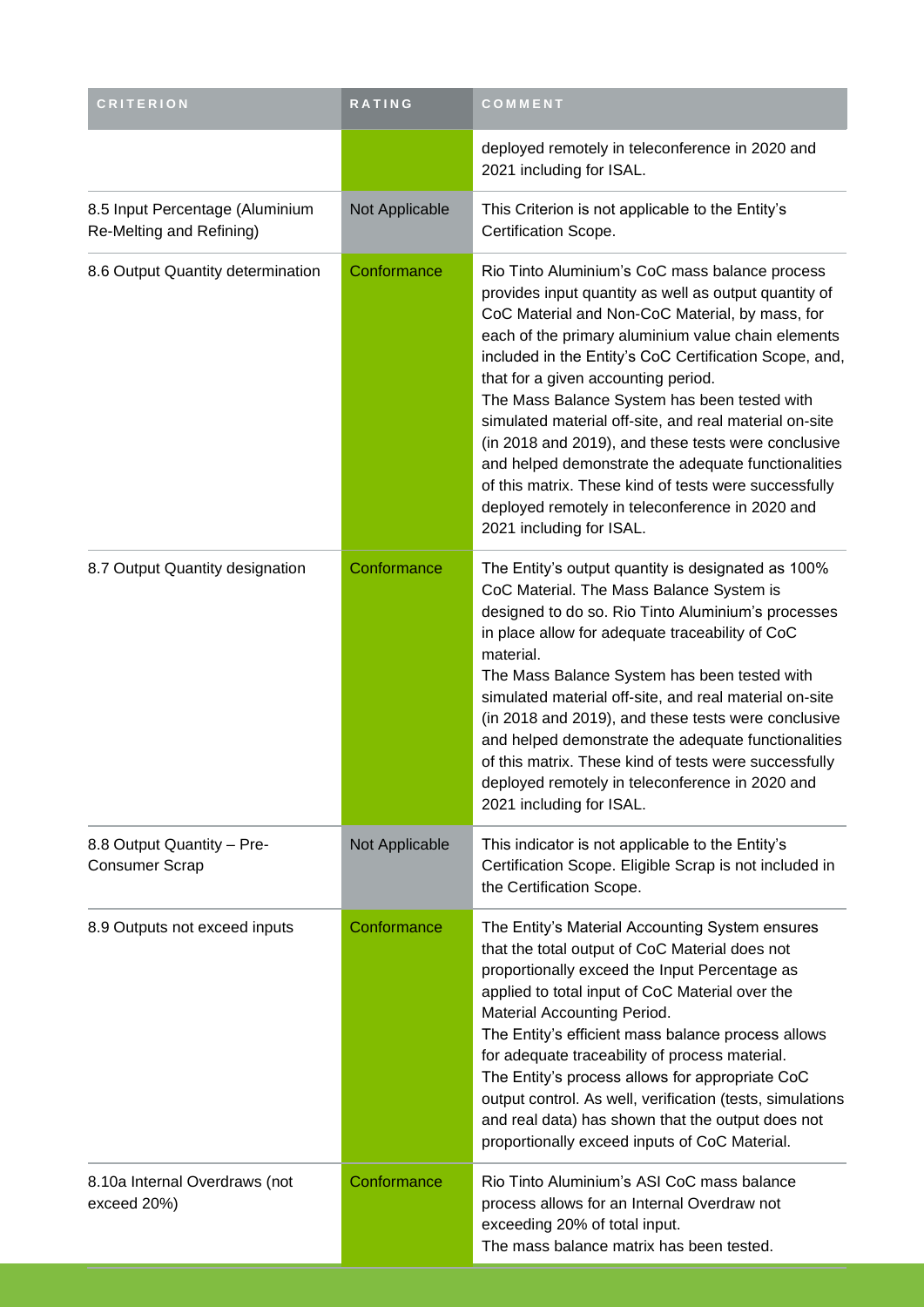| <b>CRITERION</b>                                         | <b>RATING</b> | COMMENT                                                                                                                                                                                                                                                                                                                                                                                                                                                                                                                                                          |
|----------------------------------------------------------|---------------|------------------------------------------------------------------------------------------------------------------------------------------------------------------------------------------------------------------------------------------------------------------------------------------------------------------------------------------------------------------------------------------------------------------------------------------------------------------------------------------------------------------------------------------------------------------|
| 8.10b Internal Overdraws (not<br>exceed affected amount) | Conformance   | Processes also ensure that the Internal Overdraw<br>does not exceed the amount of CoC Material that is<br>needed by the force majeure.<br>The mass balance matrix has been tested.                                                                                                                                                                                                                                                                                                                                                                               |
| 8.10c Internal Overdraws (period to<br>make up)          | Conformance   | The Entity's process includes the verification that the<br>overdraw is made up within the subsequent<br>accounting period.<br>The mass balance matrix has been tested.                                                                                                                                                                                                                                                                                                                                                                                           |
| 8.11a Positive Balance (carry over)                      | Conformance   | The Entity's CoC mass balance process can clearly<br>identify any carry over of a Positive Balance.<br>The mass balance matrix has been tested.                                                                                                                                                                                                                                                                                                                                                                                                                  |
| 8.11b Positive Balance (expiry)                          | Conformance   | Positive Balances from the Entity's CoC mass<br>balance process expires at the end of the<br>subsequent Material Accounting Period if not drawn<br>down. The mass balance process includes the<br>documentation of drawn down and/or expiry of a<br>carried over Positive Balance.                                                                                                                                                                                                                                                                               |
| 9 ISSUING COC DOCUMENTS                                  |               |                                                                                                                                                                                                                                                                                                                                                                                                                                                                                                                                                                  |
| 9.1 Shipments and transfers                              | Conformance   | The Entity's CoC process covers the appropriate<br>documentation of shipment or transfer of material.<br>Documents are prepared from standard templates.<br>The following elements were audited, in both Pacific<br>and Atlantic Operations:<br>• Real Non-CoC Shipments' Expedition Documents<br>without CoC claims were verified (to see how they<br>worked)<br>• Blank Specimen of ASI CoC Expedition Documents<br>were also verified (to see how ASI CoC Material will<br>be shipped once certified)<br>• Certified shipments have been successfully audited |
| 9.2a Date of issue                                       | Conformance   | The Entity's CoC process covers the appropriate<br>documentation of shipment or transfer of material<br>including the date of issue.<br>The following elements were audited, in both Pacific<br>and Atlantic Operations:<br>• Real Non-CoC Shipments' Expedition Documents<br>without CoC claims were verified (to see how they<br>worked)<br>• Blank Specimen of ASI CoC Expedition Documents<br>were also verified (to see how ASI CoC Material will<br>be shipped once certified)<br>• Certified shipments have been successfully audited                     |
| 9.2b Reference number                                    | Conformance   | The Entity ensures that CoC Documents include a<br>reference number for the CoC Document, which is<br>linked to the Entity's Material Accounting System for                                                                                                                                                                                                                                                                                                                                                                                                      |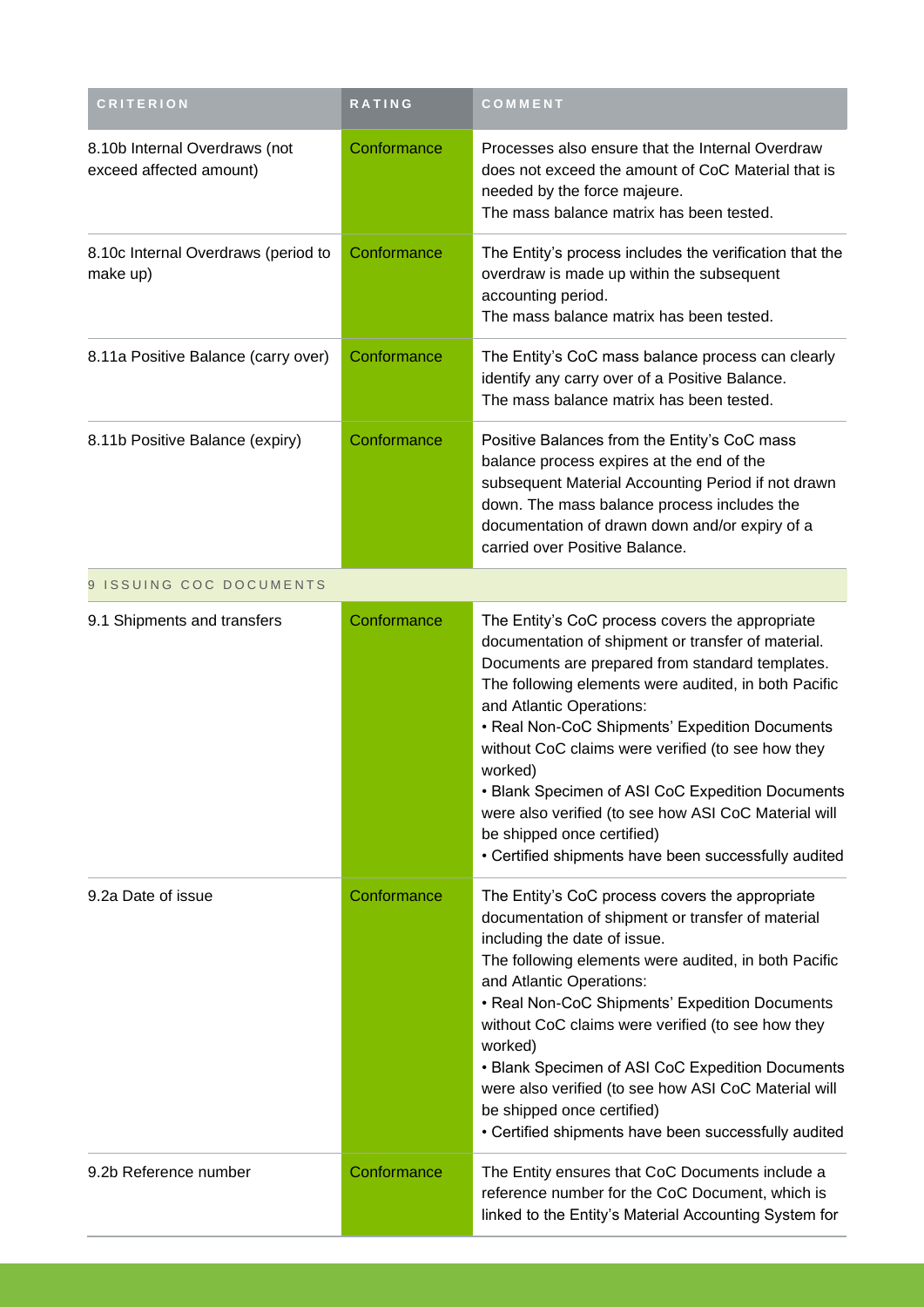| <b>CRITERION</b>          | RATING      | COMMENT                                                                                                                                                                                                                                                                                                                                                                                                                                                                                                                                                                                                                                            |
|---------------------------|-------------|----------------------------------------------------------------------------------------------------------------------------------------------------------------------------------------------------------------------------------------------------------------------------------------------------------------------------------------------------------------------------------------------------------------------------------------------------------------------------------------------------------------------------------------------------------------------------------------------------------------------------------------------------|
|                           |             | verification purposes. The Entity's CoC<br>documentation includes the required information.<br>The following elements were audited, in both Pacific<br>and Atlantic Operations:<br>• Real Non-CoC Shipments' Expedition Documents<br>without CoC claims were verified (to see how they<br>worked)<br>• Blank Specimen of ASI CoC Expedition Documents<br>were also verified (to see how ASI CoC Material will<br>be shipped once certified)<br>• Certified shipments have been successfully audited                                                                                                                                                |
| 9.2c Issuing Entity       | Conformance | The identity, address and CoC Certification number<br>of the Entity issuing the CoC Document, are included<br>in the Entity's CoC Documents.<br>The following elements were audited, in both Pacific<br>and Atlantic Operations:<br>• Real Non-CoC Shipments' Expedition Documents<br>without CoC claims were verified (to see how they<br>worked)<br>• Blank Specimen of ASI CoC Expedition Documents<br>were also verified (to see how ASI CoC Material will<br>be shipped once certified)<br>• Certified shipments have been successfully audited                                                                                               |
| 9.2d Receiving customer   | Conformance | The identity and address of the customer receiving<br>the CoC Material are included in Rio Tinto<br>Aluminium's (RTA) CoC Documents. When<br>applicable, the customer CoC Certification number is<br>also included in RTA's CoC Documents.<br>The following elements were audited, in both Pacific<br>and Atlantic Operations:<br>• Real Non-CoC Shipments' Expedition Documents<br>without CoC claims were verified (to see how they<br>worked)<br>• Blank Specimen of ASI CoC Expedition Documents<br>were also verified (to see how ASI CoC Material will<br>be shipped once certified)<br>• Certified shipments have been successfully audited |
| 9.2e Responsible employee | Conformance | The Entity ensures that CoC Documents include the<br>responsible employee who can verify information in<br>the CoC Document.<br>The following elements were audited, in both Pacific<br>and Atlantic Operations:<br>• Real Non-CoC Shipments' Expedition Documents<br>without CoC claims were verified (to see how they<br>worked)<br>• Blank Specimen of ASI CoC Expedition Documents<br>were also verified (to see how ASI CoC Material will<br>be shipped once certified)<br>• Certified shipments have been successfully audited                                                                                                               |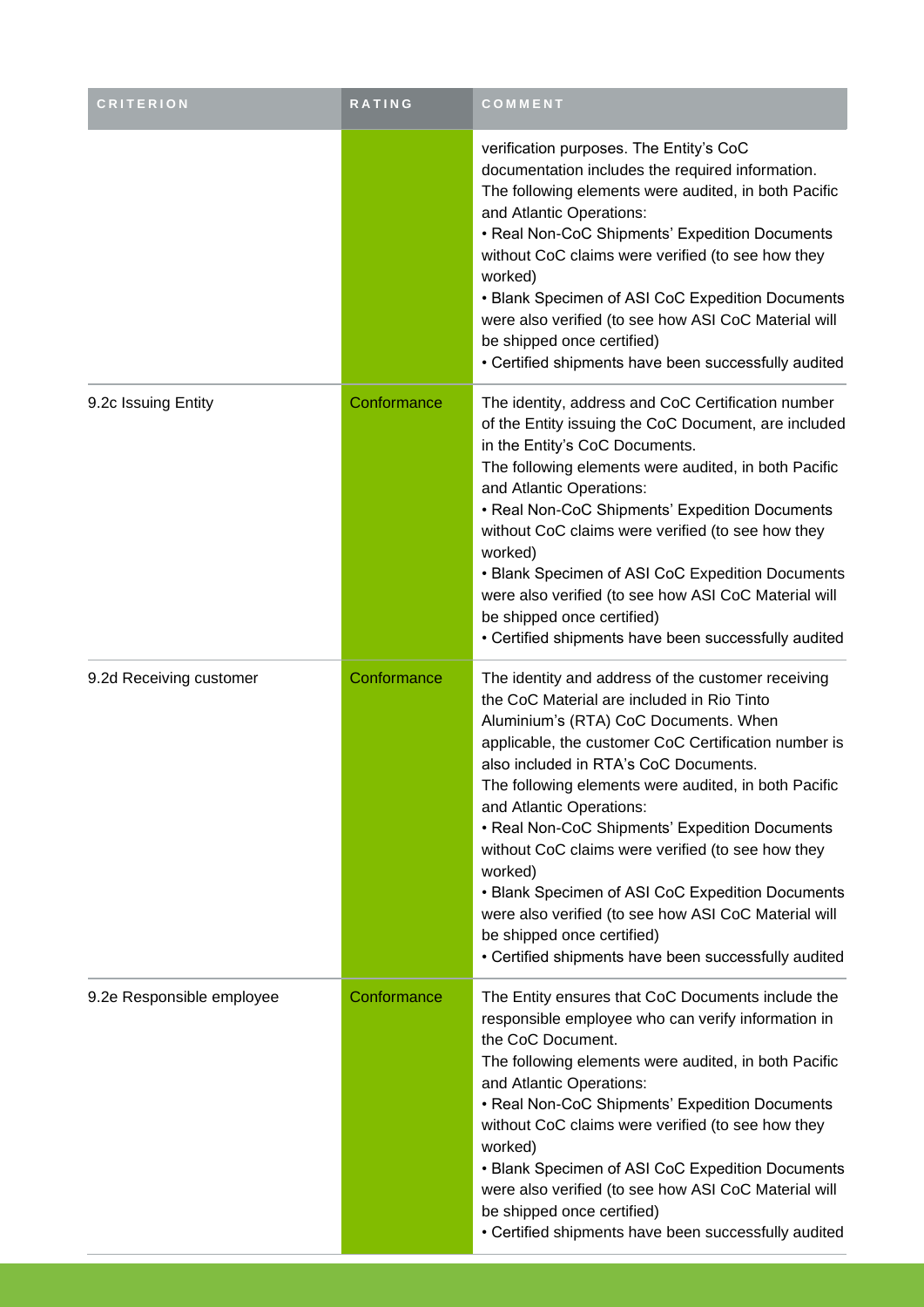| <b>CRITERION</b>            | <b>RATING</b> | <b>COMMENT</b>                                                                                                                                                                                                                                                                                                                                                                                                                                                                                                                                                                    |
|-----------------------------|---------------|-----------------------------------------------------------------------------------------------------------------------------------------------------------------------------------------------------------------------------------------------------------------------------------------------------------------------------------------------------------------------------------------------------------------------------------------------------------------------------------------------------------------------------------------------------------------------------------|
| 9.2f Conformance statement  | Conformance   | The statement confirming that "The information"<br>provided in the CoC Document is in conformance<br>with the ASI CoC Standard" appears on the Entity's<br>CoC Documents.<br>The following elements were audited, in both Pacific<br>and Atlantic Operations:<br>• Real Non-CoC Shipments' Expedition Documents<br>without CoC claims were verified (to see how they<br>worked)<br>• Blank Specimen of ASI CoC Expedition Documents<br>were also verified (to see how ASI CoC Material will<br>be shipped once certified)<br>• Certified shipments have been successfully audited |
| 9.2g Type of CoC Material   | Conformance   | The type of CoC Material in the shipment is detailed<br>in the Entity's CoC Documents.<br>The following elements were audited, in both Pacific<br>and Atlantic Operations:<br>• Real Non-CoC Shipments' Expedition Documents<br>without CoC claims were verified (to see how they<br>worked)<br>• Blank Specimen of ASI CoC Expedition Documents<br>were also verified (to see how ASI CoC Material will<br>be shipped once certified)<br>• Certified shipments have been successfully audited                                                                                    |
| 9.2h Mass of CoC Material   | Conformance   | The mass of CoC Material in the shipment is detailed<br>in the Entity's CoC Documents.<br>The following elements were audited, in both Pacific<br>and Atlantic Operations:<br>• Real Non-CoC Shipments' Expedition Documents<br>without CoC claims were verified (to see how they<br>worked)<br>• Blank Specimen of ASI CoC Expedition Documents<br>were also verified (to see how ASI CoC Material will<br>be shipped once certified)<br>• Certified shipments have been successfully audited                                                                                    |
| 9.2i Mass of total material | Conformance   | The mass of total material in the shipment is detailed<br>in the Entity's CoC Documents.<br>The following elements were audited, in both Pacific<br>and Atlantic Operations:<br>• Real Non-CoC Shipments' Expedition Documents<br>without CoC claims were verified (to see how they<br>worked)<br>• Blank Specimen of ASI CoC Expedition Documents<br>were also verified (to see how ASI CoC Material will<br>be shipped once certified)<br>• Certified shipments have been successfully audited                                                                                  |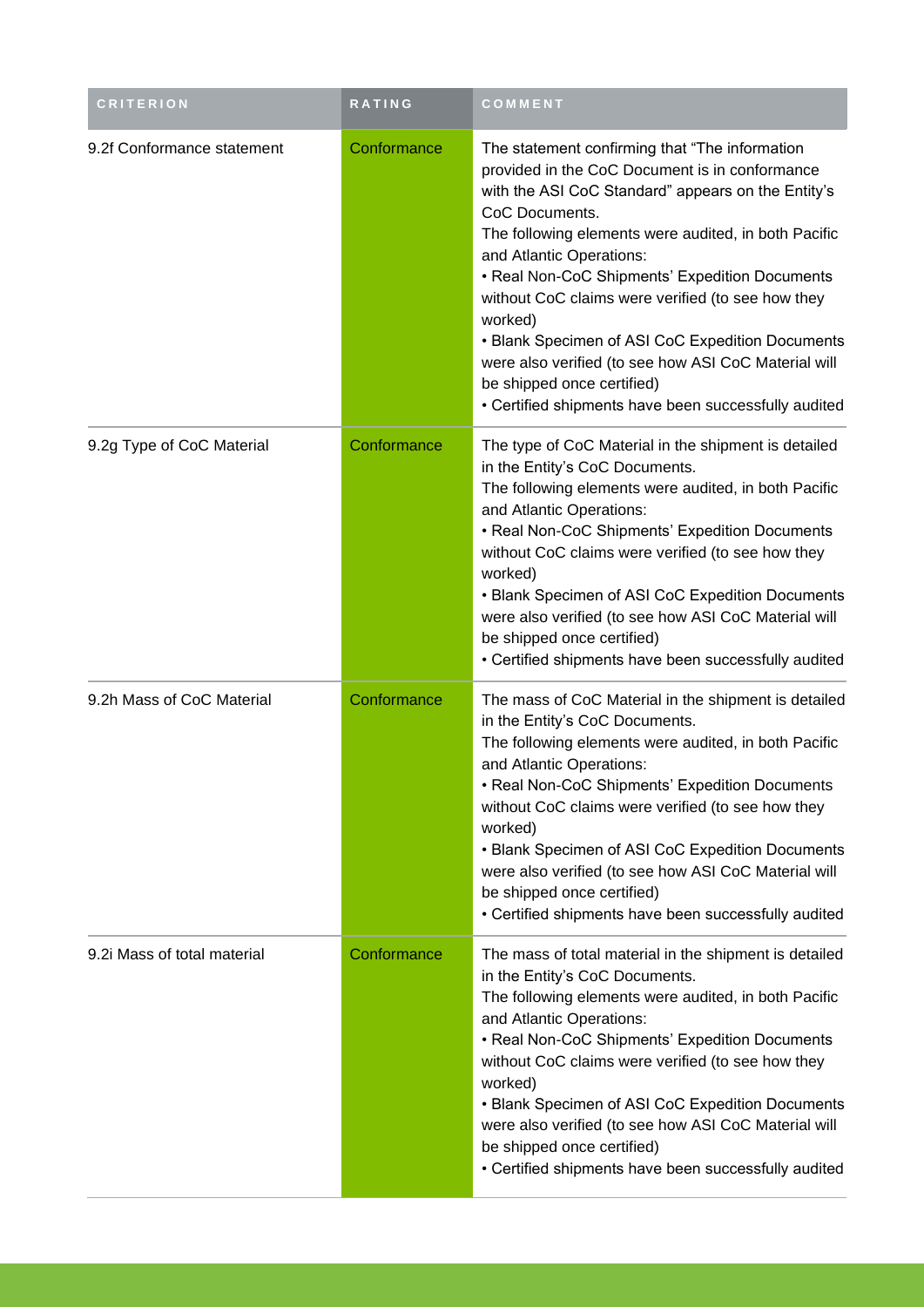| <b>CRITERION</b>                                        | RATING         | COMMENT                                                                                                                                                                                                                                                                                                                                                  |
|---------------------------------------------------------|----------------|----------------------------------------------------------------------------------------------------------------------------------------------------------------------------------------------------------------------------------------------------------------------------------------------------------------------------------------------------------|
| 9.3a Sustainability Data (optional)                     | Not Applicable | Rio Tinto Aluminium will not include sustainability<br>data in their CoC Documents. This optional Criterion<br>does not apply.                                                                                                                                                                                                                           |
| 9.3b Sustainability Data (passing<br>on)                | Not Applicable | This Criterion is not applicable to the Entity's<br>Certification Scope.                                                                                                                                                                                                                                                                                 |
| 9.3c Post-Casthouse ASI<br>Certification status         | Not Applicable | This Criterion is not applicable to the Entity's<br>Certification Scope.                                                                                                                                                                                                                                                                                 |
| 9.4 Supplementary Information<br>(optional)             | Not Applicable | Rio Tinto Aluminium will not include supplementary<br>information in their CoC Documents. This optional<br>Criterion does not apply.                                                                                                                                                                                                                     |
| 9.5 Response to verification<br>requests                | Conformance    | The Entity's CoC process includes a possibility to<br>respond to client's requests regarding the<br>information present on the CoC Documents.                                                                                                                                                                                                            |
| 9.6 Error management                                    | Conformance    | The Entity's CoC process has provision to manage,<br>document and correct shipping error (if any) in<br>agreement with the receiving party.                                                                                                                                                                                                              |
| 10 RECEIVING COC DOCUMENTS                              |                |                                                                                                                                                                                                                                                                                                                                                          |
| 10.1 Verify required information<br>included            | Conformance    | The Entity verifies that all required information in<br>received CoC Documents have been included.<br>The Entity's ASI manual includes the verification of<br>incoming CoC Documents. The Entity also has an<br>ASI CoC document checklist for receiving CoC<br>Documents.                                                                               |
| 10.2 Verify consistency with<br>shipments               | Conformance    | The Entity verifies the consistency of received CoC<br>Documents with the accompanying CoC Material<br>before recording information in their Material<br>Accounting System.<br>The Entity's ASI manual includes the verification of<br>incoming CoC Documents. The Entity also has an<br>ASI CoC document checklist for receiving CoC<br>Documents.      |
| 10.3 Verify supplier CoC<br><b>Certification status</b> | Conformance    | The Entity checks the ASI website on a regular<br>basis to verify the validity and scope of the<br>supplier's ASI Chain of Custody Certification for any<br>changes that might affect the status of the supplied<br>CoC Material.<br>The Entity's ASI manual includes the verification of<br>ASI's website for ASI certification status of<br>suppliers. |
| 10.4 Error management                                   | Conformance    | If an error is discovered after CoC Material has<br>been received, the Entity and the supplying party<br>document the error and steps are taken to correct<br>it, and implement actions to avoid a recurrence.                                                                                                                                           |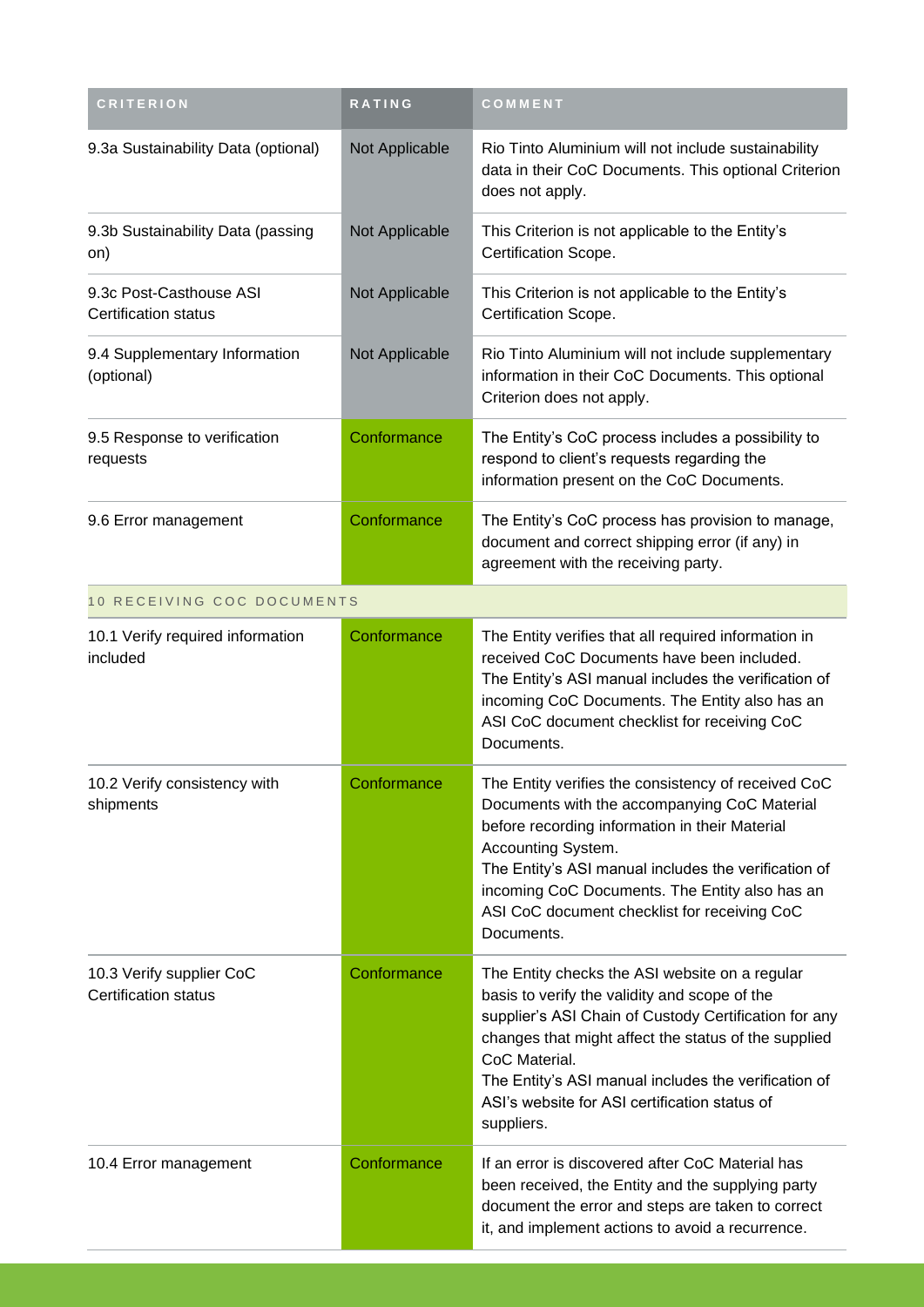| <b>CRITERION</b>                                 | RATING      | COMMENT                                                                                                                                                                                                                                                                                                                                                          |
|--------------------------------------------------|-------------|------------------------------------------------------------------------------------------------------------------------------------------------------------------------------------------------------------------------------------------------------------------------------------------------------------------------------------------------------------------|
|                                                  |             | The Entity's ASI manual includes the steps required<br>in case of an error in CoC documentation.<br>The Entity's ASI manual includes the verification of<br>incoming CoC Documents. The Entity also has an<br>ASI CoC document checklist for receiving CoC<br>Documents.                                                                                         |
| 11 MARKET CREDITS SYSTEM:                        | ASI CREDITS |                                                                                                                                                                                                                                                                                                                                                                  |
| 11.1a Material Accounting System<br>- allocation | Conformance | The Rio Tinto Aluminium (RTA) ASI CoC mass<br>balance system matrix is now conceived to generate<br>ASI Credits only from certified material inputs that<br>will be allocated and taken into account. RTA's ASI<br>CoC Manual also presents clear instructions on that<br>subject matter.                                                                        |
| 11.1b Link to Casthouse Products                 | Conformance | The products sales systems are conceived to<br>generate unique identification numbers for the<br>Casthouse Products from which ASI Aluminium has<br>been allocated to ASI Credits. The Entity's ASI CoC<br>Manual also presents clear instructions on that<br>subject matter.                                                                                    |
| 11.1c No double counting                         | Conformance | The Rio Tinto Aluminium (RTA) ASI CoC mass<br>balance system matrix is conceived to generate ASI<br>Credits only from certified material inputs that will be<br>allocated and taken into account.<br>This system is conceived to avoid ASI Aluminium<br>credit double counting. RTA's ASI CoC Manual also<br>presents clear instructions on that subject matter. |
| 11.1d No Positive Balance for ASI<br>Credits     | Conformance | The Rio Tinto Aluminium (RTA) ASI CoC mass<br>balance system matrix is conceived to generate ASI<br>Credits that will be allocated and issued within the<br>same corresponding material accounting period.<br>RTA's ASI CoC Manual also presents clear<br>instructions on that subject matter.                                                                   |
| 11.2a Date of issue                              | Conformance | The Rio Tinto Aluminium (RTA) ASI CoC Credits<br>Certificates Specimen has a specific input section for<br>the issuance date. RTA's ASI CoC Manual also<br>presents clear instructions on that subject matter.                                                                                                                                                   |
| 11.2b Reference number                           | Conformance | The Rio Tinto Aluminium (RTA) ASI CoC Credits<br>Certificates Specimen has a specific input section for<br>the targeted reference number. This unique<br>reference number will be generated by the products<br>sales systems mentioned above. RTA's ASI CoC<br>Manual also presents clear instructions on that<br>subject matter.                                |
| 11.2c Issuing Entity                             | Conformance | The Rio Tinto Aluminium (RTA) ASI CoC Credits<br>Certificates Specimen identify the coordinates and<br>the CoC certification number of the issuing Entity                                                                                                                                                                                                        |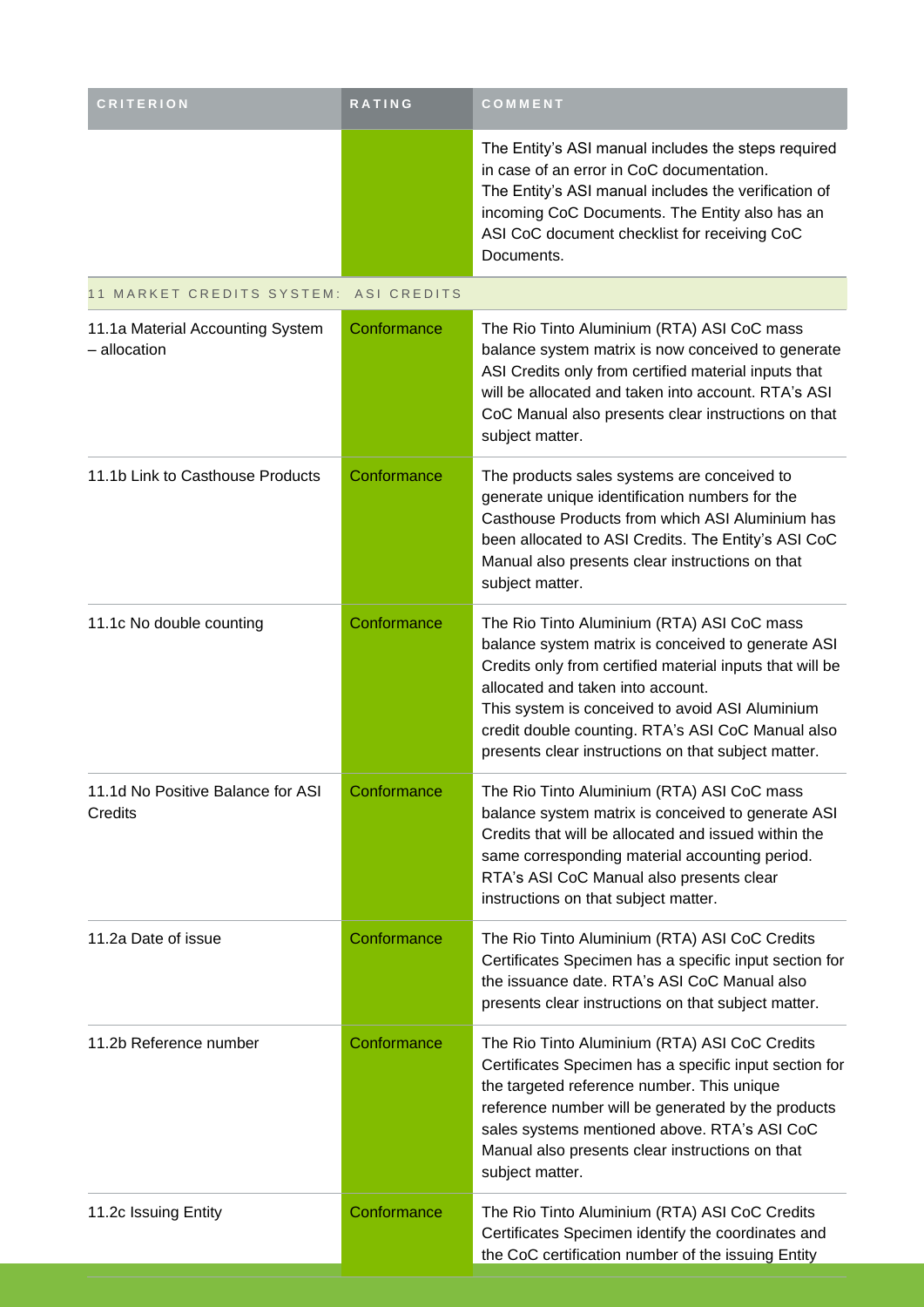| <b>CRITERION</b>                                          | RATING         | COMMENT                                                                                                                                                                                                                                                                                                                   |
|-----------------------------------------------------------|----------------|---------------------------------------------------------------------------------------------------------------------------------------------------------------------------------------------------------------------------------------------------------------------------------------------------------------------------|
|                                                           |                | (RTA). RTA's ASI CoC Manual also presents clear<br>instructions on that subject matter.                                                                                                                                                                                                                                   |
| 11.2d Receiving Entity                                    | Conformance    | The Rio Tinto Aluminium (RTA) ASI CoC Credits<br>Certificates Specimen has a specific input section to<br>identify the coordinates and the CoC certification<br>number of the receiving Entity (RTA). RTA's ASI<br>CoC Manual also presents clear instructions on that<br>subject matter.                                 |
| 11.2e Conformance statement                               | Conformance    | The Rio Tinto Aluminium (RTA) ASI CoC Credits<br>Certificates Specimen bear this statement:<br>"The information provided in the ASI Credits<br>Certificate is in conformance with the ASI CoC<br>Standard." RTA's ASI CoC Manual also presents<br>clear instructions on that subject matter.                              |
| 11.2f ASI Credits statement                               | Conformance    | The Rio Tinto Aluminium (RTA) ASI CoC Credits<br>Certificates Specimen bear this statement:<br>"ASI Credits may not be re-traded. ASI Credits may<br>not be allocated to physical products or otherwise<br>claimed as ASI Aluminium." RTA's ASI CoC Manual<br>also presents clear instructions on that subject<br>matter. |
| 11.2g Quantity                                            | Conformance    | The Rio Tinto Aluminium (RTA) ASI CoC Credits<br>Certificates Specimen has a specific input section for<br>the quantity of emitted ASI Credits. RTA's ASI CoC<br>Manual also presents clear instructions on that<br>subject matter.                                                                                       |
| 11.3a CoC Certification Scope -<br>purchasing ASI Credits | Not Applicable | There will be no purchasing of ASI Credits, because<br>there are no post-casthouse facilities within the CoC<br>Certification Scope.                                                                                                                                                                                      |
| 11.3b Material Accounting System<br>- purchasing          | Not Applicable | There will be no purchasing of ASI Credits, because<br>there are no post-casthouse facilities within the CoC<br>Certification Scope.                                                                                                                                                                                      |
| 11.3c Expiry                                              | Not Applicable | There will be no purchasing of ASI Credits, because<br>there are no post-casthouse facilities within the CoC<br>Certification Scope.                                                                                                                                                                                      |
| 11.3d No re-trading                                       | Not Applicable | There will be no purchasing of ASI Credits, because<br>there are no post-casthouse facilities within the CoC<br>Certification Scope.                                                                                                                                                                                      |
| 11.3e No allocation to physical<br>products               | Not Applicable | There will be no purchasing of ASI Credits, because<br>there are no post-casthouse facilities within the CoC<br>Certification Scope.                                                                                                                                                                                      |